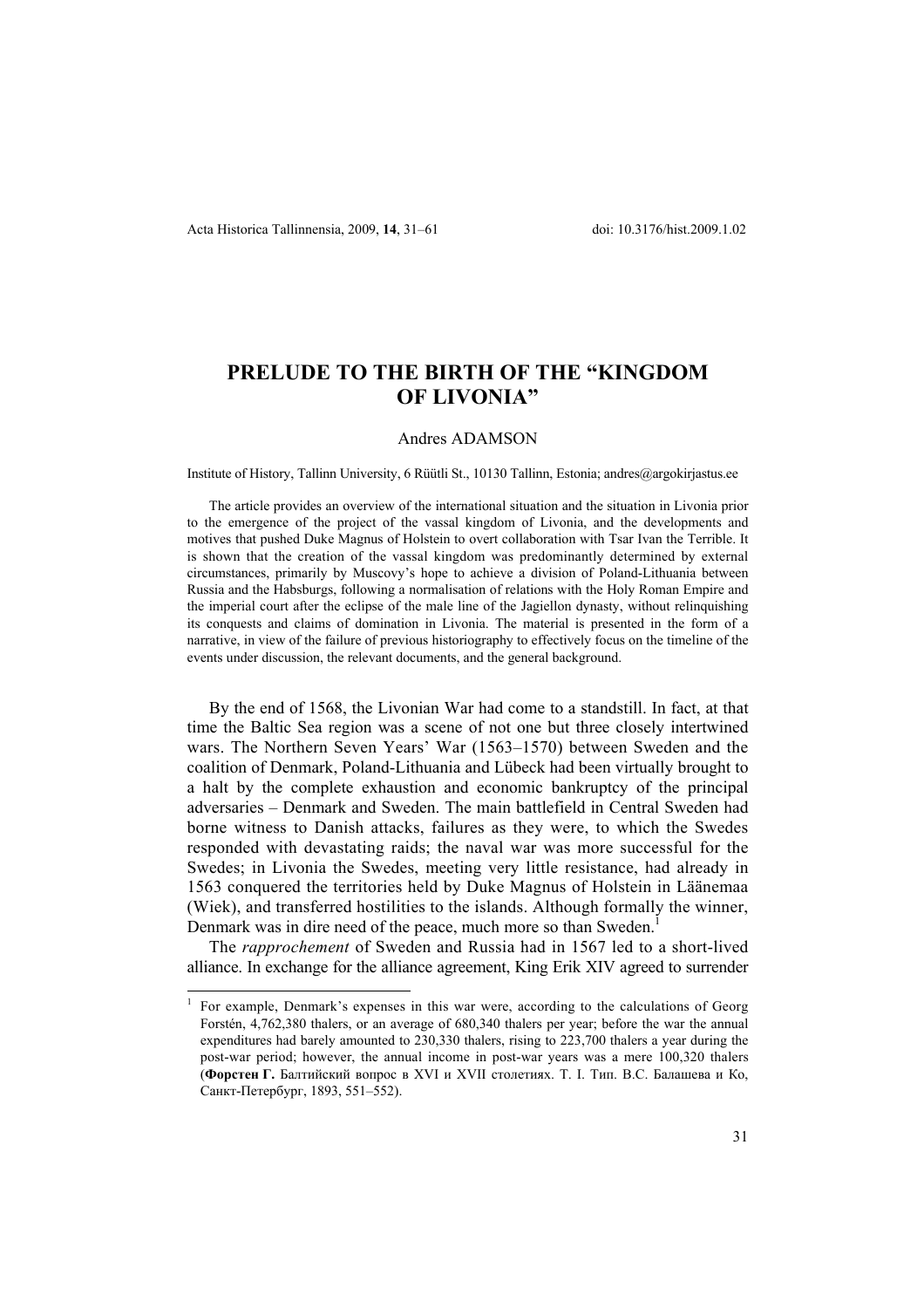to Tsar Ivan the Terrible the city of Tallinn and other Swedish possessions in Livonia, and deliver his sister-in-law Catherine Jagiellon (Katarzyna Jagiellonka), whom Ivan the Terrible had once wooed only to be rejected in a most insulting manner. According to a later account by Ivan the Terrible himself, he had believed Duke Johan of Finland to be dead, and wished to force Sigismund II Augustus to exchange his sister Catherine for the Polish-Lithuanian territories in Livonia.<sup>2</sup> However, it so happened that before the coalition treaty could be enforced, Sweden was confronted by a *coup d'état*. The King's half-brothers, to a general approval deposed the obviously deranged Erik, and imprisoned him on September 29, 1568, while Catherine's husband ascended to the throne as Johan III. The coup meant immediate cessation of hostilities between Sweden and Poland-Lithuania, yet also a disruption of Sweden's alliance with the disillusioned Ivan the Terrible, which was now replaced with a very real possibility of war. It would still be incorrect to state that the war was unavoidable, and indeed, Johan III soon dispatched to Muscovy a mission led by the Bishop of Turku Paavali Juusten in order to endorse the existing peace  $-$  at the cost of concessions, if need be. However, since the Russian embassy whose mission in Sweden (they had come to pick up Catherine Jagiellon) coincided with the coup, had had to endure mistreatment and even mugging, some sort of counter-action was inevitable from the part of Ivan the Terrible, who was particularly sensitive about his personal honour.

The second war was being waged by Muscovy and Poland-Lithuania, or, to be more precise, by Lithuania with an episodic support from Poland. This conflict had been brewing ever since Russians' invasion into Livonia in 1558, until open war finally broke out in 1562. In the 1560s the battles mostly raged in the territory of the modern Belarus. This war, too, had been brought to a standstill, and both sides were prepared to seek a truce  $-$  not just because of the stalemate in war. Russia and Poland-Lithuania alike were threatened by the Crimean Khanate and its suzerain, the Ottoman Empire living its heyday at that exact time. In 1568 Sultan Selim II agreed to an eight-year truce with Holy Roman Emperor Ferdinand I, which allowed the Turks to set sights on the north and north-east, even though their hostilities with the Spanish continued in the Mediterranean area. Both Muscovy and Poland-Lithuania were also plagued by domestic troubles. Russia was living the *oprichnina*-period, during which the Tsar who had subjected half of the state to his direct despotic rule, had his henchmen (of mostly Tatar and Northern Caucasian descent) terrorise and plunder the so-called *zemshchina* regions. In 1567 the plot against Tsar was revealed, after which he launched an even bloodier domestic terror campaign. Poland and Lithuania, meanwhile, were going through the process of closer integration. The Lublin *Sejm*, which worked from January 1567 until July 1569, eventually approved of the Union and created the Polish-Lithuanian Commonwealth, or Rzeczpospolita, in which the Grand Duchy of Lithuania maintained its laws, taxes, treasury, government, frontiers, army, etc. The Union of Lublin was established against the will of the Lithuanian magnates, who were

<sup>2</sup> Иоанн Грозный. Антология. Эксмо, Москва, 2004, 218.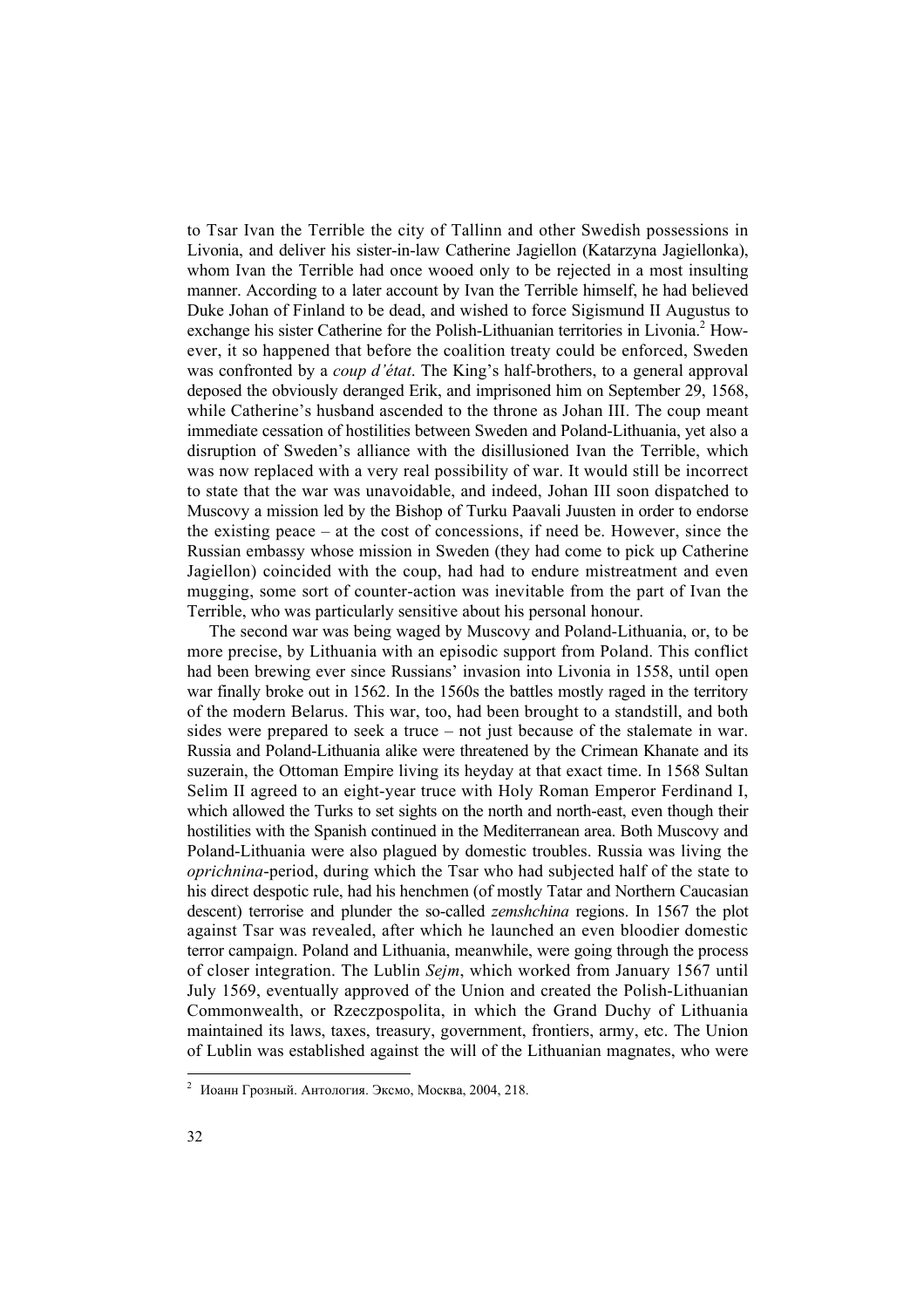faced with the fact, plain and simple; whereas Ukrainian areas, by the will of their *szlachta* (lesser nobility), voluntarily swapped the "aristocratic" Lithuanian rule for more "democratic" Polish. At any rate, the establishment of Rzeczpospolita meant that instead of just Lithuania, Muscovy was now facing a much stronger adversary. True, at first Moscow did not pay much attention to the building of the Commonwealth, outwardly at least. For Russian diplomacy, the possible truce had more relevant reasons, like the imminent eclipse of the Jagiellon dynasty, the death of Sigismund II Augustus without a direct heir, and the *interregnum* which should follow and present the Russians with an opportunity to influence the election of the King to their own ends and gain concessions, probably even partial or full annexation of the Grand Duchy of Lithuania; whereas participation in the election process entailed a suspension of hostilities. The impending war with Sweden was an additional motive for a truce with Poland-Lithuania.

The third war being waged in the region was a privateering campaign conducted on the Baltic Sea, which easily made enemies of allies. Denmark blocked Swedenís ports, including Tallinn, but was unable to disrupt trade with Russia through Narva. In 1562 Denmark and Russia had entered into an agreement to regulate the military conflict ravaging Livonia in 1560. However, this was not an alliance pact, as it has often been interpreted, but a friendly neutrality agreement. Russians sabotaged the agreement during the Northern Seven Years' War, thus enabling Sweden to beat Denmark's blockade and purchase war materials and other commodities from Western Europe through Narva, then held by Russians. The Polish-Lithuanian privateers, in their turn, were fighting against the Narva trade, whereas Lübeck championed unhindered trade via Narva. The privateering war had various other participants, like the Hanseatic city of Danzig, and naturally Muscovy, which was also recruiting corsairs while Denmark was passively looking on. Denmark may have, understandably, experienced some confused feelings about the whole affair, seeing as it collected custom clearance tax (Sound tolls) from each merchant ship passing through the Straits of Sound, to be able to finance the war against Sweden. Safety of marine trade used to play a much bigger role in international politics (and especially in the Baltic Sea space) than could be expected.

Denmark's relations with Poland-Lithuania inspired similarly confused feelings. In 1563 King Frederick II and King Sigismund II Augustus entered into an alliance agreement against Sweden. In reality the agreement was of little use to the Danes. The forays of the Polish-Lithuanian troops into Läänemaa in 1565 and 1567 only resulted in the devastation of land, in no way contributing towards the restitution of Duke Magnusí possessions. Additional friction was caused by the arguments over Pärnu and Riga.

The last Master of the Livonian Order, Gotthard Kettler, was now the first hereditary Duke of Courland and Semigallia under the Polish-Lithuanian rule, and the royal governor in Livonia proper in  $1562-1566$ , before he was forced to resign from office on suspicion of attempting to create new alliances and pursue independent policies, and lost his influence. Kettler's removal was initiated by nobles of the Archbishopric of Riga, whereas gentry in his very own duchy also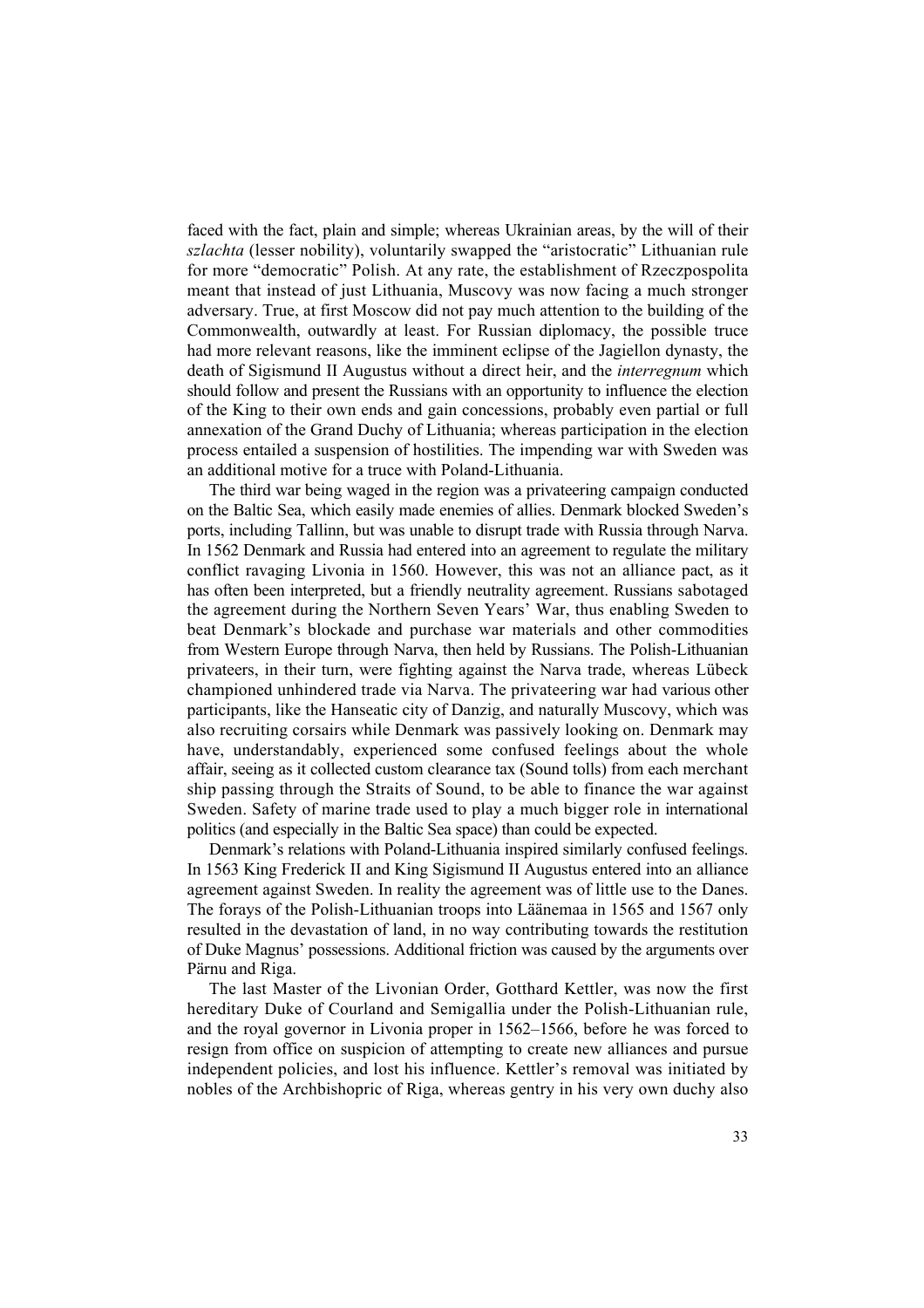strongly restricted his authority, forcing him to spend his later life in seclusion, mostly in Riga. The nobles of the Archbishopric and the city of Riga, however, soon fell out with the new, iron-fisted administrator Jan Chodkiewicz, the animosity setting its stamp upon their disposition towards the subsequent attempt to create a vassal Kingdom of Livonia. Upon Kettler's resignation the Pärnu household troops<sup>3</sup>, earlier associated with him (and even earlier with Magnus and Denmark), remained semi-independent for the period of 1565–1575 and continued sporadic acts of warfare against the Swedes. They also engaged in friction and clashes with the Russian troops of Viljandi on their borders and, in the autumn of 1568, staged a raid on the Muscovy-controlled Virumaa, and burned down the market town of Rakvere. An open defection of the Pärnu household troops to the side of Denmark and Magnus was prevented by the failure to hand Pärnu over to Denmark as envisaged by the Danish-Polish alliance pact, as well as by Magnus' insolvency during the period.

#### **BIRTH OF THE PROJECT OF THE VASSAL STATE IN LIVONIA**

As a matter of course, the situation in Livonia was not the sole inspiration for the project of creating a vassal state of Livonia. The main reason was probably the fact that the Livonian problem, the anti-Russian sentiments and attitudes among the public in Germany, bred by the Livonian War, inhibited Russia's *rapprochement* to the imperial House of Habsburg and necessitated a compromise acceptable for all the partners, including residents of Livonia. Such a compromise, as well as any further conquests in Livonia, but without the application of the main forces of Muscovy which were needed elsewhere, were only possible in case of cooperation with Livonians (the local landed gentry and upper classes in towns, rather than the remains of the Order and the Catholic Church). The latter overwhelmingly detested the idea of being reduced to vassals of the Tsar of Muscovy, so a go-between or a marionette was needed to, knowingly or not, become an instrument in subjugating the whole of Livonia. One part, or maybe even the majority, of the Livonian elite, taking care of their own interests, were ready to adjust within certain limits. No doubt there were enough Livonians who disapproved of the dismemberment of the Livonian Confederation by the neighbouring nations, and sought the restoration of independent statehood either as a renewed confederation (e.g. as a union of three or four duchies) or a single state, in either case inevitably under the protectorate of a stronger neighbour (Denmark, Poland-Lithuania, Sweden or Muscovy). Some of the circles thus oriented saw an agreement, rather than war, with Muscovy as a way to escape the atrocities of war and disseverance of Livonia. It was not a matter of harbouring pro-Russian sentiments

<sup>&</sup>lt;sup>3</sup> In German: *Havelude*, *Hofleute*. A closer scrutiny of the composition of these units reveals that they essentially functioned as the local gentry militia. See f. e. Adamson, A. Liivimaa mõisamehed Liivi sõja perioodil. – Acta Historica Tallinnensia, 2006, **10**, 2–47.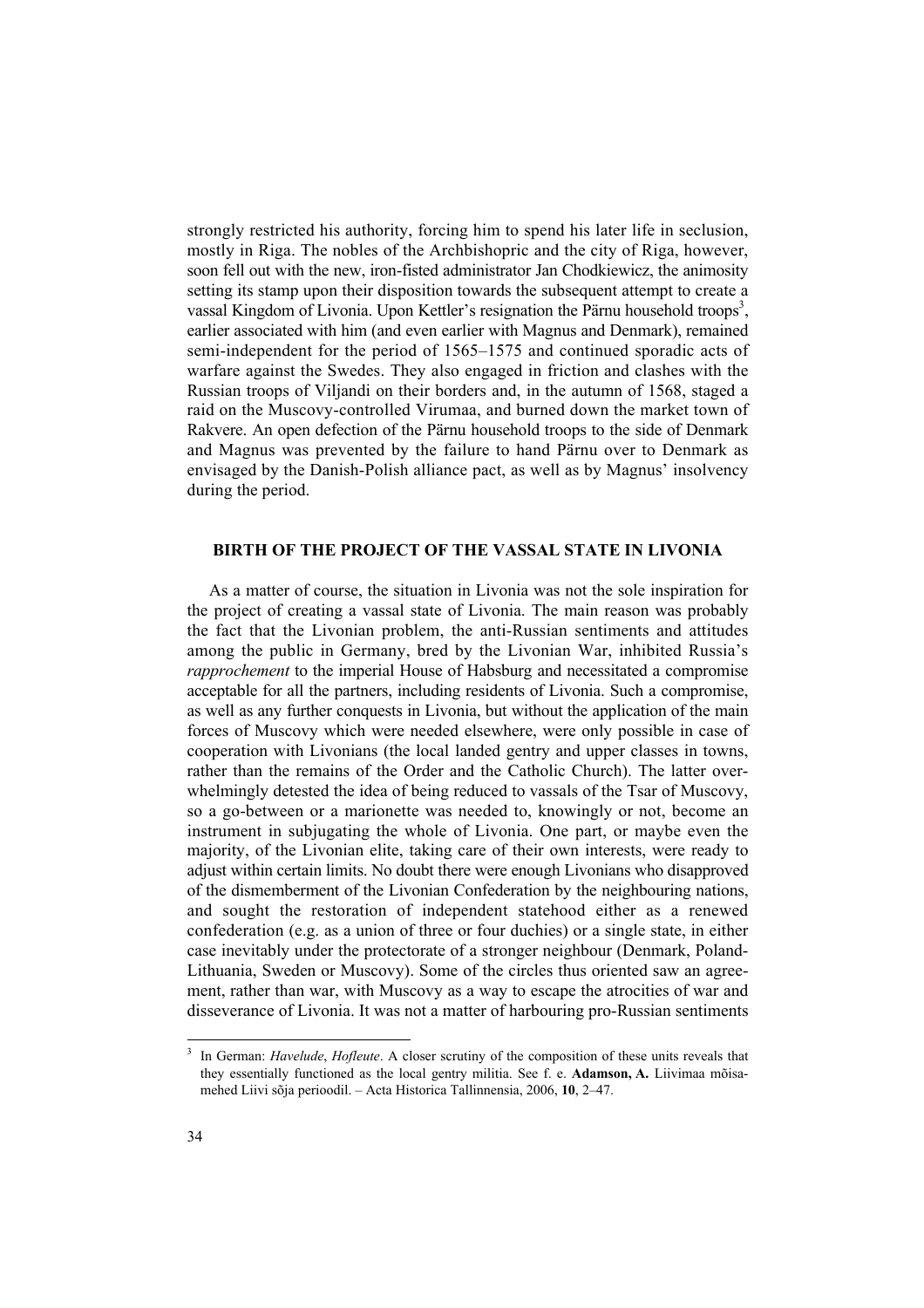or pursuing trade interests, but rather an acceptance of the incapability of holding off the Muscovites alone, and reluctance to turn Livonia into a battleground for neighbouring states. It was their aim to save what could be saved, and at least avoid direct supremacy of Muscovy. For natural reasons, the German-speaking Livonians preferred the solution that would formally keep Livonia in the fold of the Holy Roman Empire and leave intact the political, social, economic, cultural and religious ties that had evolved over the centuries. That is why Duke Magnus who represented Denmark, a state that had traditionally maintained peaceful (albeit episodic) relations with Russia, notwithstanding his personal contribution and individual traits, was the most suitable person to take the role of the figurehead of these circles. Schleswig-Holstein of Oldenburgs provided an example of how to remain part the Holy Roman Empire, while being ruled by Denmark. True, by the end of 1568, any illusions about Denmark's military might were already dispersing. The other candidates considered, at different times and not necessarily in all Livonia, were Kettler, Duke Johan of Finland, Duke Karl of Södermanland, and the Riga Coadjutor Duke Christoph von Mecklenburg. All of them possessed (or had possessed in the past) autonomous fiefs in Livonia, which in their turn could offer an example how to solve the problem. In the already partitioned Livonia, the choice of any side would, unfortunately, lead to a conflict and possible hostilities with all the rest. In reality it was only Russia that could afford such a conflict; however the Russians had to find a suitable collaborator first.

The principal question with all these combinations was Moscow's attempt to regulate its relationship with the Empire, an act aimed at an agreement at the expense of Poland-Lithuania; and this in its turn required assuaging of the German princes, estates, Hanseatic towns and public opinion by putting an end to the hostilities between Russia and the Holy Roman Empire in the Livonian territory, and by a (seeming or actual) compromise in this respect. As later events demonstrated, however, Ivan the Terrible had no intention to surrender even a tiny bit of his conquests; instead he was determined to further expand his authority in Livonia through the creation of a vassal state, which proves that the compromise was to be but illusory. Indeed, the attempts to create a vassal state of Livonia, and its subsequent formal establishment, will probably have to be viewed in relation to the grand political ambitions of Muscovy  $-$  the intended foreign political isolation of Poland-Lithuania in the 1560s, and the struggle for the inheritance of Sigismund Augustus and for the division of Poland-Lithuania that was launched in the 1570s.

The timing seemed right and the other side appeared to be ready, or at least the ground prepared for an agreement. Grand Master of the Teutonic Order Wolfgang Schutzbar zu Milchlingen twice proposed to Ivan the Terrible a restoration of the Livonian statehood under the rule of the Teutonic Order.<sup>4</sup> The Tsar seemingly agreed, yet only on (unrealisable) condition that the supremacy of the Order be restored also in Eastern Prussia, and the latter be freed from vassalage to Poland-

<sup>4</sup> Доннерт Э. Россия и Балтийский вопрос в политике Германии 1558-1583 гг. (Исторические Записки, 76.) Наука, Москва, 1965, 206-207.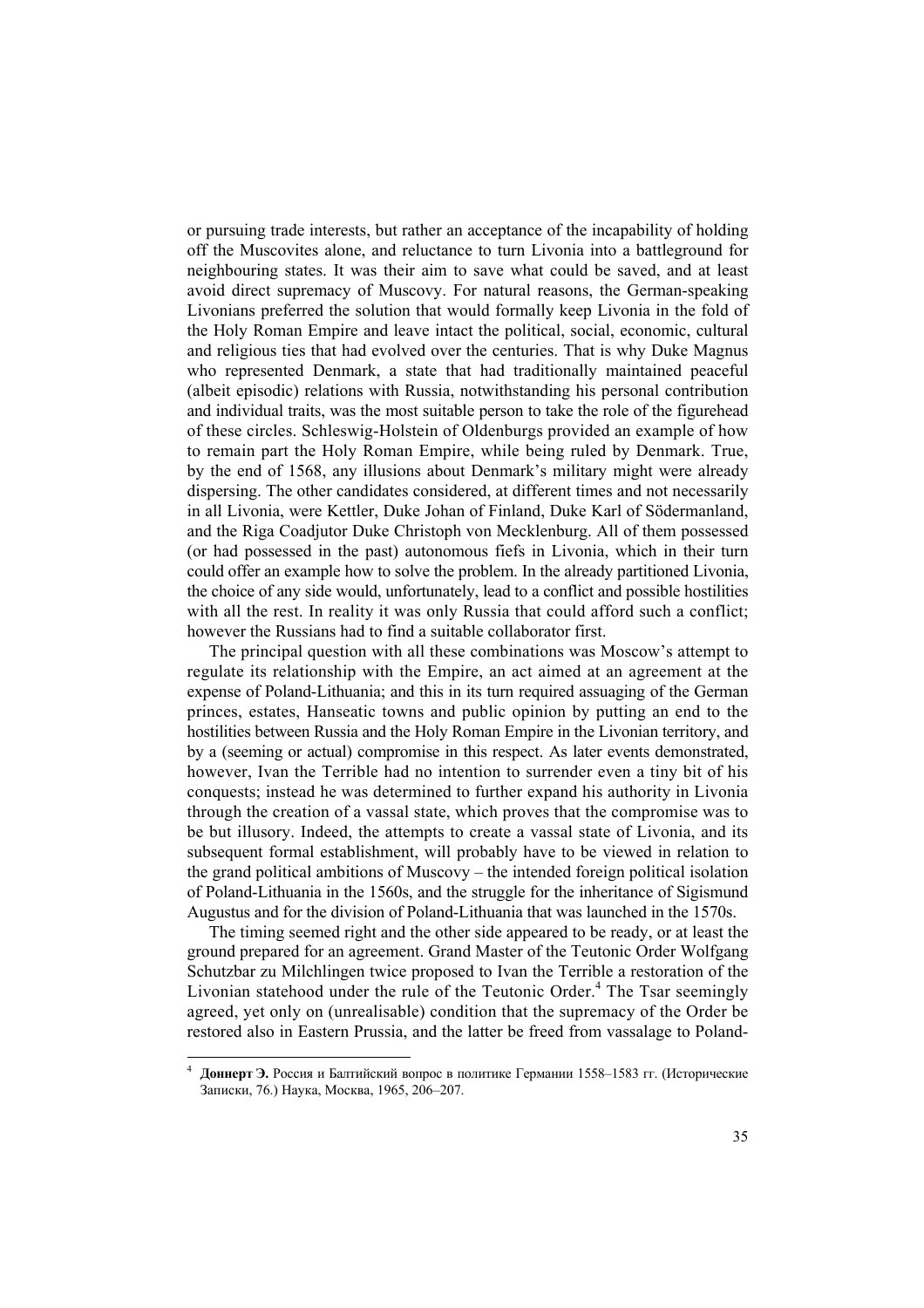Lithuania. Indeed the Grand Master already in December 1562 dispatched Dr. Johann Wagner, sometime servant to the former Master of the Livonian Order Wilhelm von Fürstenberg, to Muscovy to plead for the freedom of the imprisoned Master of the Order. In 1563 Emperor Ferdinand I sent a letter to Ivan the Terrible with the same request. Referring to a letter by Duke Albrecht von Hohenzollern of Prussia, Anna Khoroshkevich claims that Fürstenberg was, allegedly, appointed Livonian "governor" by the Tsar in 1564, and dispatched to Tartu with a company of 300 selected cavalrymen, only to face a failure despite the support given to him by residents of Tartu.<sup>5</sup> This information, however, is hardly credible for several reasons: this is not mentioned in Livonian or Russian sources; this fact would contradict Fürstenberg's comments when rejecting a similar offer some time later (see below); Albrecht of Prussia would have liked to see the plan of reviving the Order state thwarted and those involved discredited.<sup>6</sup> In  $1563-1564$  the restoration of the Order state was seriously discussed; with certain variations it was a tempting project for Muscovy, depriving the rivals of an excuse to interfere with the affairs of Livonia.7 On the condition, of course, that the restituted Livonia should become Moscow's vassal state. Besides, the involvement of another party (Teutonic Order, the House of Oldenburg, etc.) lent the conquests international credibility. Excessive focus on the centralisation policy of Ivan the Terrible often overshadows the fact that like its neighbours, Muscovy was a conglomerate state comprised of territories with different histories, conditions, nations, languagies, religions and forms of government, and it could comfortably accommodate yet another constituent state. Under the Russian rule, Livonia had its own coat of arms as early as in 1564, and the governor used a seal, which is indicative of certain autonomy aspirations.<sup>8</sup>

<sup>5</sup> **Хорошкевич A.** Россия в системе международных отношений середиы XVI века. Moсква,

 $2003, 407$ .<br><sup>6</sup> The imprisoned Fürstenberg, brought to Moscow on September 8, 1560, was indeed treated as an appanage prince in disfavour with the Tsar. On December 6 the same year, the Tsar's deaf and feeble-minded brother Yuri ritually pleaded for pardon to the former Master of the Order, and it was indeed granted a day later: Ivan the Terrible ordered Fürstenberg to be taken to the palace, granted him an audience and invited him to his table. In June 1561, Fürstenberg and the former Bishop of Tartu Hermann were granted the town of Lyubim for sustenance (**Филюшкин А. И.** Андрей Михайлович Курбский. Просопографическое исследование и герменевтический комментарий к посланиям Андрея Курбского Ивану Грозному. Издательство Санкт-Петербургского университета, Санкт-Петербург, 2007, 57–58). A. Filyushkin mentions this fact and Duke Magnus' later vassalage to the Tsar in order to back his postulate that such transitions (into the Tsar's service, if not the other way round), were treated by the Muscovites as natural and legitimate. However, it would probably be wrong to view Fürstenberg and Hermann as newlyminted vassals of the Tsar, or presume that Moscow took the gesture too seriously and treated them as foreign potentates who voluntarily entered the Tsar's service. At the same time it was only to be expected that Moscow deliberately played on this impression, as it truly helped legitimise (at home and abroad) Muscovy's conquests in Livonia.

See e.g. **Taube, M. v.** Die Uxkull. Genealogische Geschichte der Gesamtfamilie von Uxkull (1229–1954). III Teil. Kluge & Ström, München, 1955, 252–264.

Ibid., 261; **Хорошкевич A.** Россия в системе международных отношений середиы XVI века, 407. The coat of arms featured a two-headed eagle with the coat of arms of the Livonian Master of the Order at its right foot, and the seal of the Tartu Bishop at its left foot.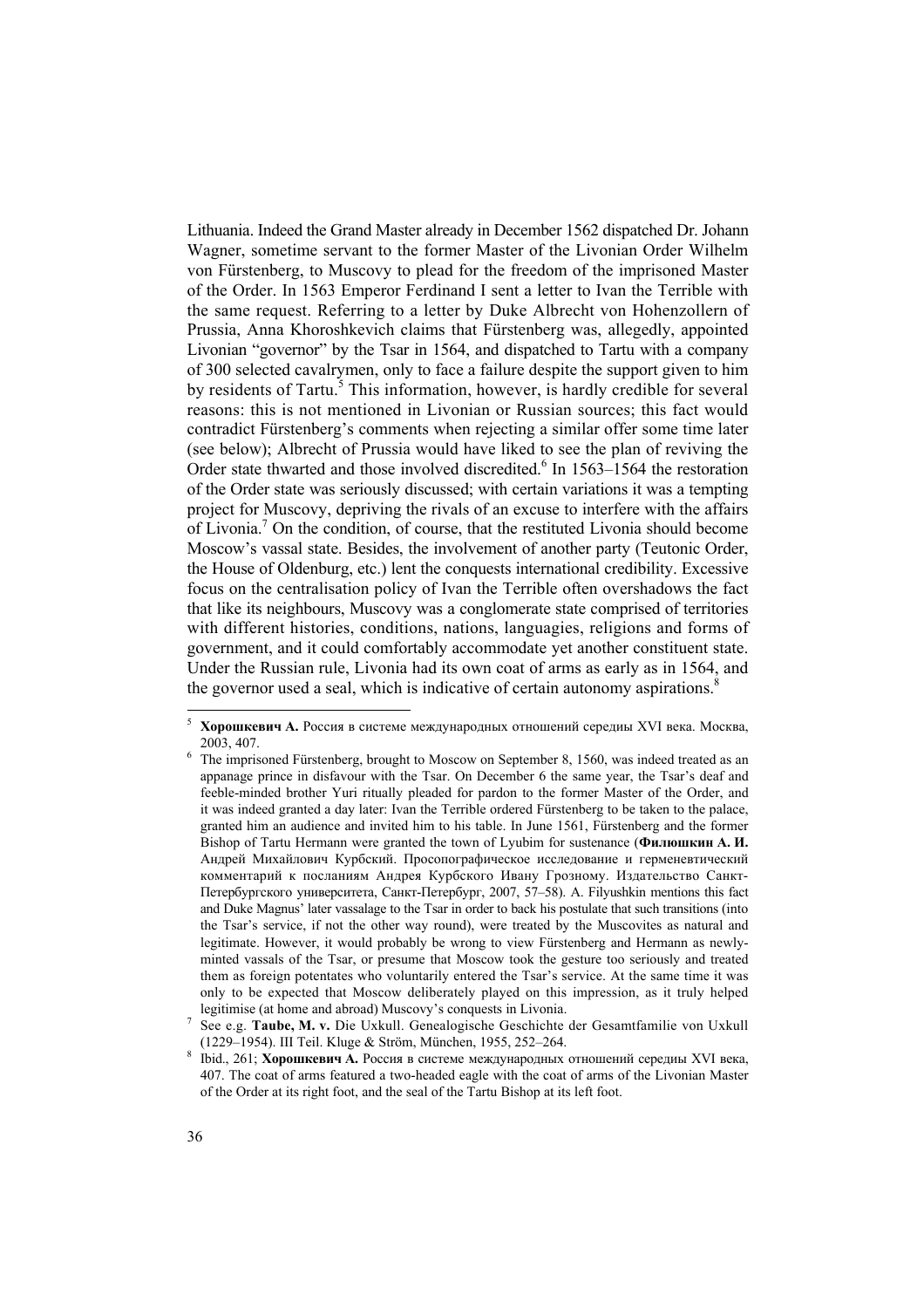Westphalian native Heinrich Staden<sup>9</sup>, who served as an interpreter in Moscow during these years, writes that Ivan the Terrible's first choice for the ruler of the vassal state of Livonia was Fürstenberg. Staden, however, fails to provide a concrete year, dating the bid through preceding and subsequent events, but the year 1567 is mentioned elsewhere by the chronicler Franz Nyenstede.<sup>10</sup> The timing was most opportune, seeing that preparations for a massive military campaign into Livonia and Belarus (which failed later without any major collision of the main armies of Muscovy and Poland-Lithuania) were under way, the nobles of Livonia proper had only recently fallen out with Lithuanians, Chodkiewicz was laying siege to Riga, and some prospects had opened up to acquire Tallinn and the rest of Sweden's possessions in Livonia from the Swedish Crown through diplomatic means. Staden's story runs as follows:

/.../ the Grand Prince then sent for Wilhelm Fürstenberg. The Grand Prince, dressed in his [regal] robes was sitting beside his eldest son. The *oprichniks* were standing on the Grand Prince's right hand, and the *zemshchina* on his left hand. Wilhelm Fürstenberg appeared before the Grand Prince, wearing his ordinary attire. I was standing close to Wilhelm Fürstenberg and the interpreter Kaspar Wittenberg, listening carefully whether the interpreter provided correct translation. And behold, the Grand Prince began to talk and said, "Former Master of Livonia! We want to show you our generosity and raise you to power in Livonia again. But you have to solemnly promise and swear that you will also have in your possession all of the rest: Tallinn, Riga and Finland [!?], all that belonged to your former homeland. After you, the hereditary possessions of our forefathers, stretching all the way to the shores of the Baltic Sea, will be governed by the young Master Gotthard Kettler." Wilhelm Fürstenberg then told the Grand Prince, "I have never known or heard of Livonia, all the way to the Baltic Sea, being the hereditary possession of your forefathers." The Grand Prince demurred, "But you did see the fire and the sword, murders and executions. You saw how people, yourself and many others, were taken away from Livonia as prisoners. So answer me now: what do you want to do?" Wilhelm Fürstenberg retorted, "I swore allegiance to the Holy Roman Emperor: in this I am prepared to live and die." The Grand Prince then flew into a rage, and Wilhelm Fürstenberg was sent back to Lyubim. Had he consented, he would have headed out to Riga in the Grand Prince's company, while all the Germans [staying in Moscow] would have been showered with gifts of money and clothes; alas, it did not come to pass.

<sup>9</sup> H. Staden's writings, as several researchers have convincingly indicated (primarily – Альшиц Д. Начало самодержавия в России. Наука, Ленинград, 1988, 159-176), are not thoroughly reliable as he tends to lie about his own career. For example, he claims to have served in the *oprichnina*, yet presents facts that disprove the statement. He served in the *zemshchina*. Most certainly he did not participate in the 1569/70 punitive expedition to Novgorod, the colourful description of which has been extensively used in historiography, nor did he lead troops in a battle against Tatars in 1572. However, he was very well informed, and the facts cited in this article are credible enough. By the way, Staden wrote under the guidance of Count Palatine and Duke Georg Johann I von Pfalz-Veldenz-Lützelstein (1543–1592), an international fortune-seeker

who took sincere interest in Russia and was married to the Swedish Princess Anna Maria. 10 Franz Nyenstädt's, weiland rigischen Bürgermeisters und königlichen Burggrafen, Livländische Chronik, nebst desssen Handbuch, erstere nach ‰ltern und neuern Abschriften, letzteres nach dessen Originalhandschrift herausgegeben von G. Tielemann. (Monumenta Livoniae antiquae: Sammlung von Chroniken, Berichten, Urkunden und anderen schriftlichen Denkmalen und Aufs‰tzen, welche zur Erl‰uterung der Geschichte Liv-, Ehst- und Kurlands dienen. Bd. II.)

Verlag von Eduard Frantzenís Buchhandlung (in Riga: Druck von W. F. H‰cker), Riga, 1839, 68. 11 **Штаден <sup>Г</sup>.** <sup>О</sup> Москве Ивана Грозного. Пер. И. И. Полосина. М. <sup>и</sup> <sup>С</sup>. Сабашниковы, 1925, 88–89.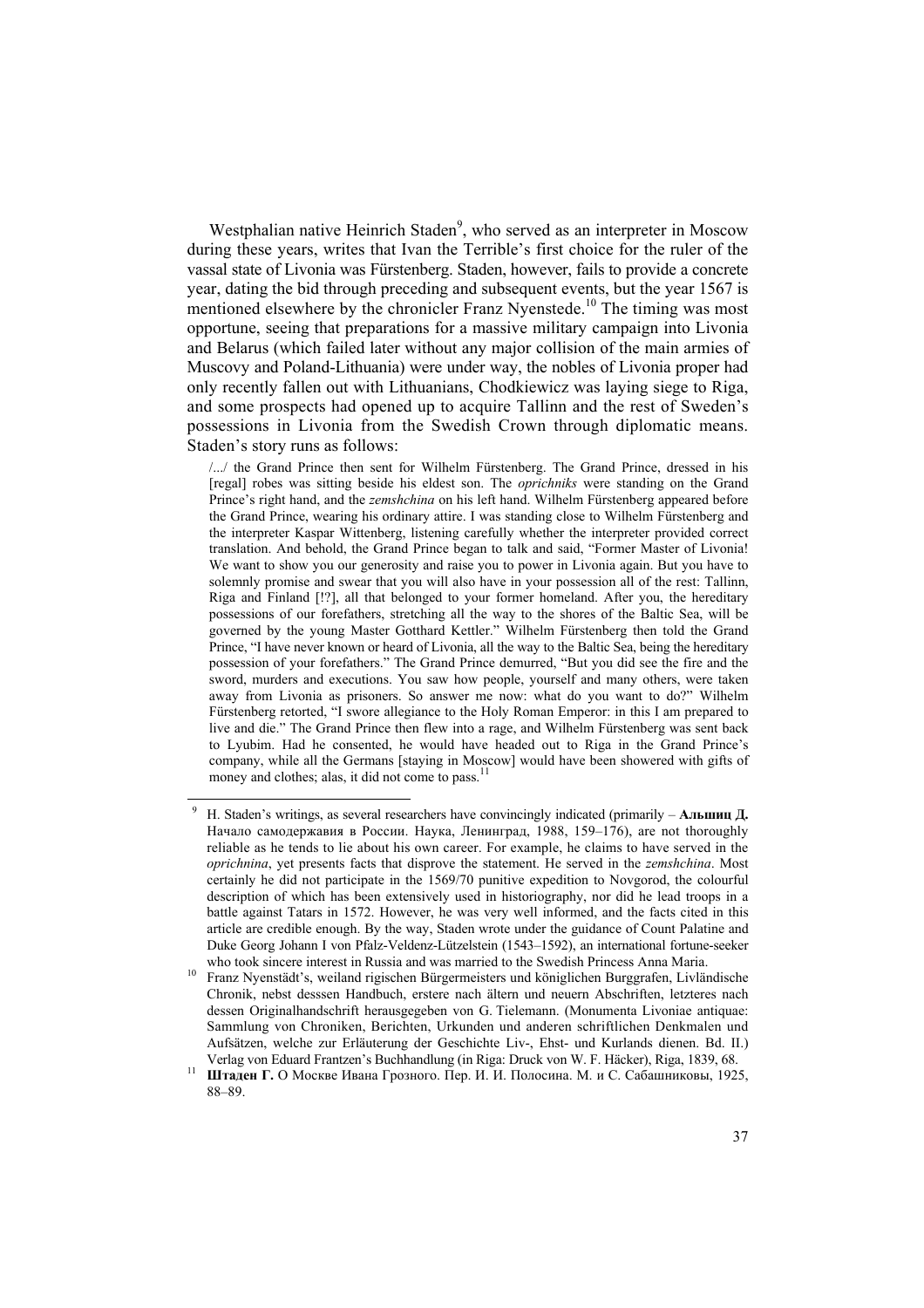The retelling of Nyenstede, who probably relied on the account of his friend Elert Kruse, gives similar facts. The Tsar demanded that Fürstenberg, in the name of all Livonian estates and towns, renounced his allegiance to the Holy Roman Emperor, and swore an oath to him and his successors; in exchange the Tsar would restore Fürstenberg to his former position in Livonia on very favourable terms. After some deliberation, the former Master of the Order thanked the Tsar for supporting him in full accordance with his status and earlier promises, expressed hope for continuing support in the future, yet refused to break the oath.<sup>12</sup> Livonians Johann Taube and Elert Kruse, both in attendance, in their turn thanked the Tsar for the mercy shown to the poor oppressed Livonians and suggested that, even though the old Master of the Order, mostly because of his advanced age, was reluctant to accept the Tsar's generosity, they were allowed to write to the Duke of Courland and coadjutors<sup>13</sup>, and if Kettler should refuse, then to Duke Magnus. The latter will certainly accept the offer, provided he is awarded with the fiefdom of Livonia, and all the estates and towns will gladly surrender to the Duke.<sup>14</sup>

<sup>12</sup> 

<sup>&</sup>lt;sup>12</sup> Monumenta Livoniae antiquae, II, 68–69. <sup>13</sup> At that time there were no other coadjutors in Livonia except Magnus. In June 1558 Tartu Bishop Hermann II had decided to place his diocese under the Danish protectorate, naming Duke Magnus as his coadjutor. The Cathedral Chapter, the *Stift* Council led by Bailiff Elert Kruse, and the Tartu town council agreed, and the Bishop signed the decree on July 5. Since the town was captured by the Muscovites on July 18, the decision was never implemented. Coadjutor of the Courland Bishopric Ulrich Behr in 1560 waived his rights to Magnus in exchange for material compensation, and left for Germany in 1562. The former dean of the Tartu Bishopric and coadjutor of the Tallinn Bishop, Moritz Wrangel(l), held the position of the Tallinn Bishop from March 1558 to June 1560, remaining but an *electus* without the Pope's confirmation. On June 29, 1560 he voluntarily waived his rights to Magnus and was later given a fief in Audru. Coadjutor of the Riga Archbishop, Duke Christoph von Mecklenburg entered into an alliance with Erik XIV and became engaged to his half-sister Princess Elisabet. In 1563, after the death of Archbishop Wilhelm von Hohenzollern, he attempted to forcibly, and with the Swedes' help, take over the archbishopric that had surrendered to Poland-Lithuania. After the failure, Christoph surrendered to Kettler and spent six years (until 1569) in a Polish prison, after which he relinquished

all his claims to Livonia and went back to Mecklenburg. 14 Taube and Kruse were men of great renown representing the highest ranks of the Livonian nobility. Elert Kruse had been the Tartu Dean and *Stift* Bailiff, Johann Taube – a judge (*Mannrichter*) and the Bishop's counsellor. Both had been taken prisoner by Russians during the Livonian War (Taube was taken to Moscow in the company of Bishop Hermann in 1558, Kruse was imprisoned at the end of 1560). After release both joined the *oprichnina* and Taube was said to have belonged to the Boyarsí Duma of Moscowís *oprichnina* part. According to Kruse, he received from the Tsar two estates with 100 peasants, a house in Moscow, cloth of silk and velvet, gold, etc. (Elert Kruse's, Freiherrn zu Kells und Treiden, Dörptschen Stiftsvogts, Warhafftiger Gegenbericht auff die Ao 1578 ausgangene Liefflendische Chronica Balthasar Russow's. Gedruckt bei W. J. Häcker, Riga, 1861, 39–40). New documents have been recently introduced concerning the fate of E. Kruse and J. Taube in Russia, including their letters from Muscovy - see Herzog Albrecht von Preussen und Livland (1560-1564). Regesten aus dem Herzoglichen Briefarchiv und den Ostpreussischen Folianten. Bearbeitet von S. Hartmann. Böhlau, Köln, 2008, Nos. 3249, 3249/1, 3252/1, 3277, 3277/1–3277/4. (Veröffentlichungen aus den Archiven Preussischer Kulturbesitz. Hrsg. von J. Kloorhuis, D. Heckmann. Bd. 61.) Apart from other favours, the Tsar bestowed the title of Baron upon Kruse and Taube. This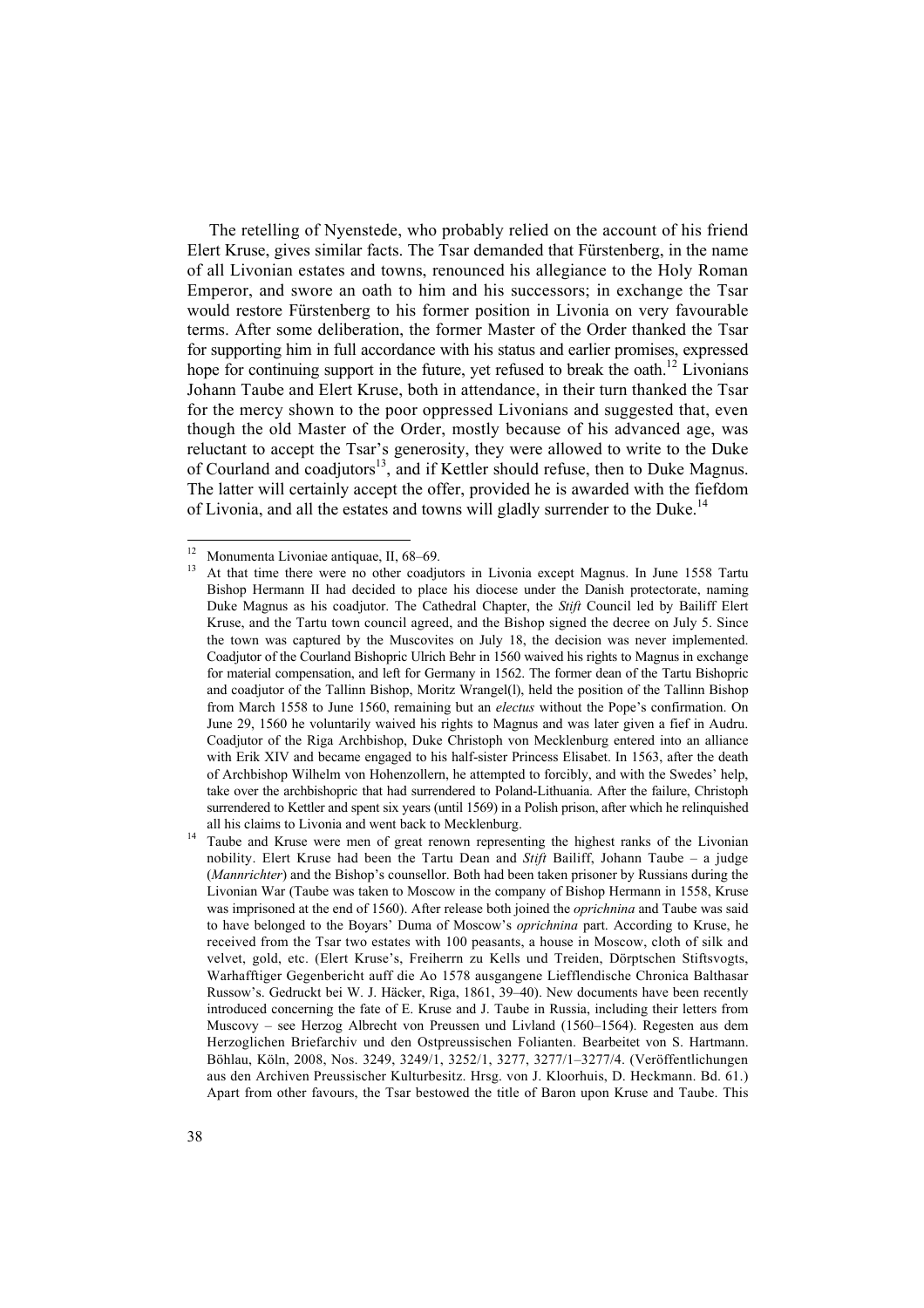The Tsar allegedly liked Taube and Kruse's proposal and told them to do whatever it takes to accomplish this task, counting on Moscow's assistance.<sup>15</sup> In fact, though, they were established as diplomatic agents with broad authority rather than representatives of the executive branch. In Nyenstede's narration this episode is immediately followed by Taube and Kruse's plea that they be allowed to depart for Livonia, which the Tsar allegedly granted, whereas in reality they did not arrive in Tartu until the end of 1568. The failure of the 1567 campaign probably delayed all the subsequent moves  $-$  until the news came at the end of 1568 of a low-intensity civil war in Sweden, and the dethronement of Erik XIV. In Tartu Taube and Kruse reclaimed ownership of their estates; the German citizens who had been deported to Russia were given permission to return to Tartu; and the town council resumed work upon arrival of its members.

#### **KRUSE AND TAUBEíS NEGOTIATIONS WITH THE LIVONIANS**

During the 1569 Lent, Kruse and Taube, who had entered into correspondence with Tallinn somewhat earlier, at the start of the year, suggested that the town council sent a couple of members to attend negotiations in Rakvere. At the parley held on April 5–6, Kruse and Taube announced that they had been assigned by the Tsar to raise a German prince of their choice to power in the Tartu Bishopric. In case of voluntary surrender, Tallinn shall retain all its privileges and staple rights in trade with Muscovy and the status of a free city, and can have authority over Toompea. As occasion requires, Tallinn residents may designate a German prince or nobleman as a ruler, who then has to become vassal to the Tsar. Taube and Kruse insisted they had the approval of the Tsar who, so they said, is of German descent himself and wants freedom for the Germans, whereas he considers Russians "coarse and uneducated" and unfit to rule over Germans.<sup>16</sup> It is plausible that Kruse and Taube actually believed, partly at least, what they were saying,

could be seen as an indirect confirmation of their Duma membership – most probably as Duma nobles. The rank of Baron was then unknown in Russia, while the title of a Duma noble said nothing to Western Europeans. Russian sources even identify Taube as *князь* (prince). Upon entering the service of King Sigismund II Augustus in 1571/2, they were indeed created barons and given fiefs in Livonia as well as Lithuania. Kruse, then ambassador of the King of Poland-Lithuania to Prussia, died in 1586 or 1587 (Eesti biograafiline leksikon. Akadeemilise Ajaloo-Seltsi Toimetised, II. Peatoim A. R. Cederberg. Tartu, 1926–1929, 239), Taube passed away a little earlier (Eesti biograafiline leksikon, 514). Taube later acted as a Polish-Lithuanian (though most probably just Lithuanian) diplomat. Historiography traditionally depicts Taube and Kruse as adventurers, and without doubt they did have some adventurous leaning. However, it would be equally appropriate to say that they were also patriots of Livonia. It was in this vein that they themselves justified their actions. Most probably a partial rehabilitation of these two men  $-$  or at

least a more detailed analysis of their activities – would be in order.<br><sup>15</sup> Monumenta Livoniae antiquae, 69.<br><sup>16</sup> For a detailed account of the negotiations see **Чумиков А.** Осада Ревеля (1570–1571 гг.) герцогом Магнусом, королем ливонским, голдовником царя Ивана Грозного. - In: Чтения в Императорском обществе истории и древностей российских при Московском университете. 1892. Кн. 2, 11-15.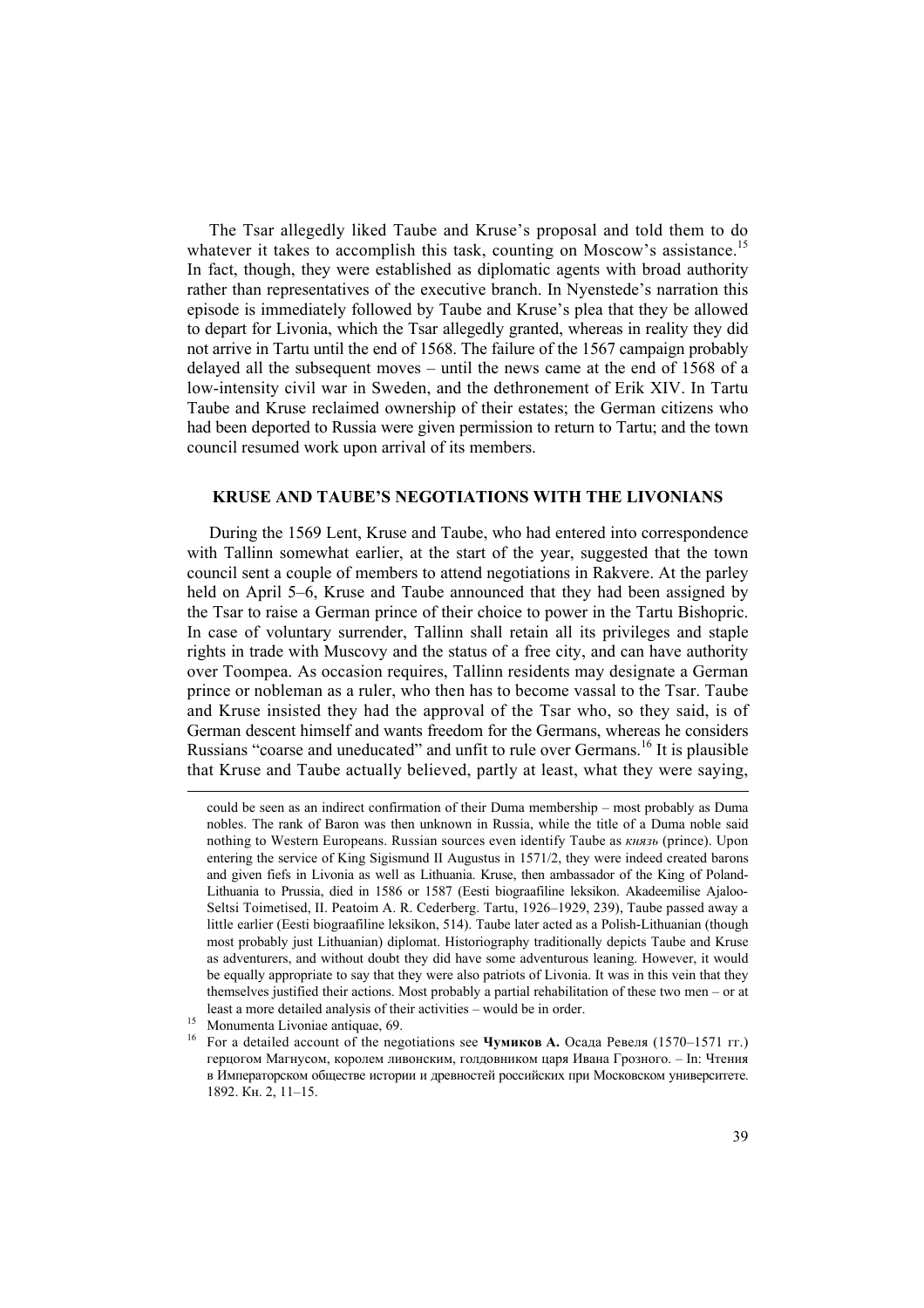and were convinced that they were doing a favour to their country: creating a vassal state would relieve Moscow's tyranny, even if only for a short spell. Tallinn's deputies thanked them for their "loyalty to homeland and the good city of Tallinn" yet refused to take any decisions independently and asked for a written protocol for the city council. On April 6th they indeed received the required document along with an advice to consult Riga (!?). It remains obscure what sort of discussions took place in Tallinn after the return of the mission, yet the city council, characteristically, delayed their reaction until April 21st, when they sent a report to King Johan III, apologising for not having rejected Taube and Kruse's proposals point blank.17 Such procrastination is made particularly ambiguous by the fact that the mission sent to Rakvere had included secret agents of the Swedish administration, and the King had consequently been informed of the events by his local representative. It is also worth mentioning that no letters from Taube and Kruse to the city council, or the council's answers during the period starting with the Rakvere negotiations until January 1570, i.e. during nearly ten months, are preserved in the Tallinn City Archive, although some correspondence between them must have taken place. True, in October Taube and Kruse left for Russia in the company of Duke Magnus' ambassadors, and did not return until the end of January; yet even six months is a long enough period. In Tallinn the Tsar's counsellors had considerable backing, predominantly from Kruse's kinsman, the head of the local household troops and then commander-in-chief of the Swedish troops in Livonia, Klaus Kursell and his men. Relying on the information received from Taube and Kruse, Duke Magnus later claimed in his dispatches written during the siege of Tallinn, that Tallinn's delegates attending the Rakvere negotiations (Konrad Dellingshausen, Friedrich Sandstede, Dietrich Kawer and former captain of the household troops, Heinrich Rut(h)e) had given hope for the city's surrender.<sup>18</sup>

Taube and Kruse next negotiated with Kettler, nobles of Livonia proper and Courland, etc. To Kettler they offered the throne of Livonia, yet the Duke who had been subjected to the supervision of Poland-Lithuania did not even bother to respond (according to his chancellor-chronicler Salomon Henning), and forwarded the letters to King Sigismund II Augustus instead.<sup>19</sup> Taube and Kruse had better luck with the gentry. The Nobility Corporation of the Riga Archbishopric initially promised to dispatch a deputation to Moscow, but later empowered Taube and Kruse to represent them before the Tsar  $-$  against the will of and unbeknownst to their sovereign, the King of Poland-Lithuania.<sup>20</sup> No information is available of talks with the city of Riga, yet judging by what was intimated to the representatives of Tallinn at the Rakvere conference, they may have taken place before negotiations with the Tallinn city council.

<sup>&</sup>lt;sup>17</sup> For a detailed account of the negotiations see **Чумиков А.** Осада Ревеля (1570–1571 гг.) герцогом Магнусом, королем ливонским, голдовником царя Ивана Грозного, 15-16.<br><sup>18</sup> Ibid., 29, 52.<br><sup>19</sup> Ibid., 20, 1<sup>1</sup> Ibid., 20, 1<sup>1</sup> Ibid., 20, 1<sup>1</sup> Ibid., 20, 11<sup>6</sup> Ibid., 20, 11<sup>6</sup>

Henning, S. Livländische Churländische Chronica. (Scriptores rerum Livonicarum, II.) Eduard Frantzenís Verlags-Comtoir, Riga, 1848, 51a. 20 Eesti biograafiline leksikon, 238.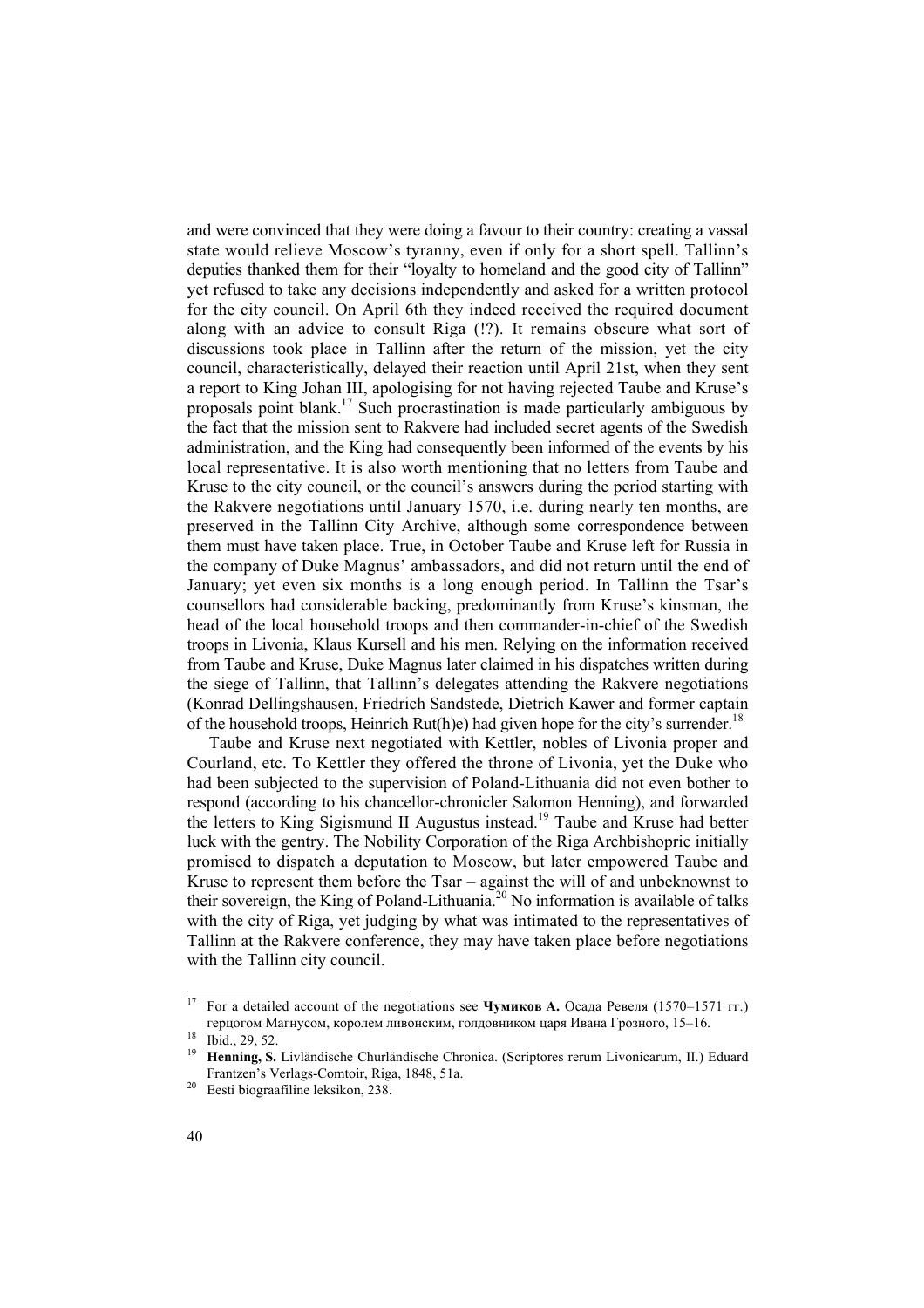## **NEGOTIATIONS WITH DUKE MAGNUS**

As could be expected, Taube and Kruse next entered into negotiations with Duke Magnus. It is impossible to establish to what extent Magnus was aware of Taube and Kruse's mission when he took the first step. Magnus' letters from this period now kept in the National Archives of Denmark and partly published by Yuri Shcherbachev<sup>21</sup>, and his later self-justification attempts<sup>22</sup> suggest the following.

On April 3, 1569, while Taube and Kruse were waiting for the Tallinn delegation to arrive at Rakvere, Duke Magnus sent his servant Hans Saxssen to Tartu with a letter to either Kruse (who had kinship or other relations with several of his advisors) or to both Kruse and Taube, with claims of an imminent Swedish invasion of Saaremaa, and a plea to influence the Tsar to order an incursion into Harjumaa as a ploy to distract the Swedes. The letter has not been preserved but Taube's answer gives an idea of its contents. On April 25th, Taube responded that Magnus' message had reached Tartu on April 22nd, and that he had opened it in Kruse's absence. Taube assured Magnus that the latter was in favour with Ivan the Terrible; that a courier had been sent to the Tsar, and letters dispatched to the Pskov chief voivode Prince Yuri Tokmakov and all voivodes of the border forts, urging them to be prepared. Additionally, Taube entrusted Saxssen to tell Magnus how he could be useful for Livonia and the whole Christendom and put and end to bloodshed, pillaging, murders, arson, etc. Taube advised the Duke to send his confidants to Tartu, Viljandi or some other place to hold consultations on the issue.<sup>23</sup>

Thus there is no direct evidence of Magnus suggesting himself as the ruler of the vassal state to be created in Livonia. Interestingly, however, in a longer selfjustification probably written at the beginning of 1579 Magnus takes credit for proposing further negotiations:

Seeing now, disconsolate and forsaken by the people as we are, how we may fall into the hands of the enemy, or how Livonia can bring shame upon us and our kin, and since it greatly worries us, we were musing how we could blend into the eternal peace pledged between the Danish Crown and the Muscovites, and we decided to designate Johann Taube and Elert Kruse, both of whom were staying in Tartu, for that purpose. And so the Grand Prince had appointed them Governor and Regent of Livonia, when we were seeking salvation from our enemies in this menace, albeit not in uttermost menace, and sent them a letter. We received an answer from

 $21\,$ Копенгагенские акты, относящиеся к русской истории. – In: Чтения в Императорском обществе истории и древностей российских при Московском университете. Т. I-II. Москва,

<sup>1915–1916.&</sup>lt;br><sup>22</sup> See: Hertug Magnus af Holstens forsvarsskrift af 1579 om hans forhold til tsar Ivan den Grusomme. Med F. P. Jensen – Danske Magazin. Ottende Række, Femte Bind (1975). The various fonds of the National Archives of Denmark have a wealth of Magnus' letters and their copies, response letters and other related documents (even a dossier dating from 1570 about Magnus' relations with J. Taube, E. Kruse and Ivan the Terrible, containing original letters as well as copies  $-$  TKUA. Livland A II: 9. Politiske Forhold 1566–1571); to a lesser extent they can be found in the National Archives of Sweden, mostly in the fund: Livonica, I. Ordenmästarens arkiv 37: Hertig Magnus av Ösel papper.<br><sup>23</sup> Копенгагенские акты, I, No. 146.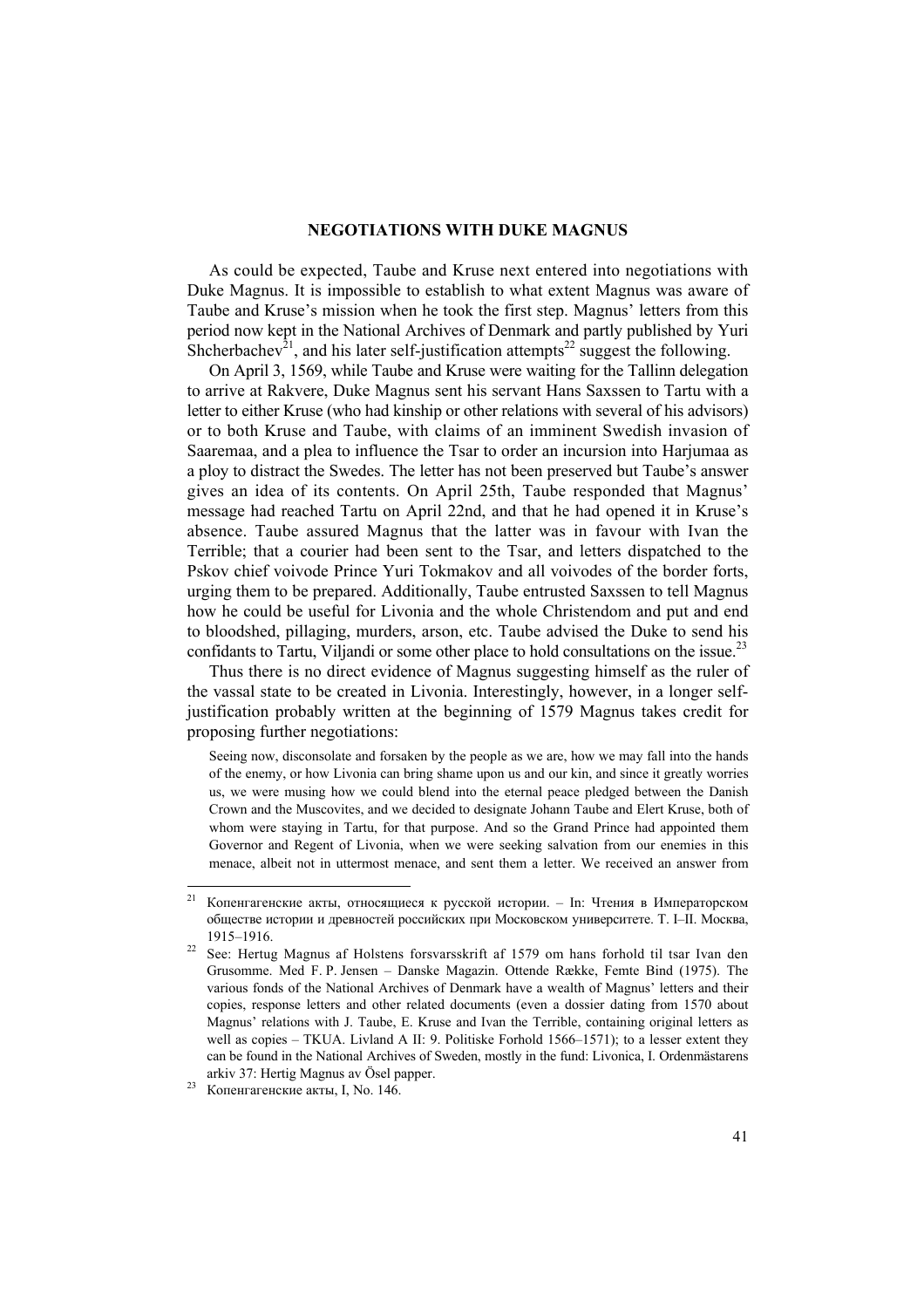them, in which they justly pondered the circumstances for the eternal peace pledged, and we suggested that two of our counsellors be sent to them for more thoroughgoing negotiations, to which they agreed after moderate deliberation and exchange of letters.<sup>24</sup>

It is meanwhile obvious from Taube's above-cited letter that this proposal was conveyed to Magnus by Hans Saxssen in the first days of May 1569. Magnus' letters sent from Piltene to Denmark on May 4th, which are kept in the National Archives of Denmark, give no hint of him having received Taube's dispatch; however, he expresses concern that the hostilities with the Swedes may break out again and put Kuressaare in danger. Perhaps it was below the Duke's dignity to admit his dependence on the Tsar's counsellors? Of course it is possible and even likely that more letters were exchanged (as Magnus seems to hint in the above excerpt) before the actual negotiations were launched, yet in all probability these have not been preserved. Later correspondence indicates that Magnus did not immediately inform King Frederick about the proposal and, having consulted his Livonian advisors and his special confidant, pastor of his court Christian Schrapfer, made an independent decision to accept the negotiations.

On June 7th Taube and Kruse met Magnus' representatives, Livonians Dietrich Farensbach and Klaus Aderkas in Tartu. According to a report drawn up by the latter two, Taube and Kruse announced that Ivan the Terrible was not going to tolerate the presence of Swedes and Poles in Livonia, and to avoid the ensuing bloodshed the Tsar was proposing the enfeoffment of the Tartu Bishopric to Magnus, the Danish Crown designated as the beneficiary after Magnus' death; the Duke would also be granted possession of other territories conquered by Russians, over which the Tsar would retain his hereditary rights and the prerogative to offer protection. In case the Duke refuses, the Tsar will proffer these territories to some other potentate. Regarding the castles bestowed upon the Danish Crown by the 1562 Danish-Russian agreement but *de facto* held by the Swedes (i.e. Haapsalu, Koluvere and Lihula), Russia threatened to no more recognise Denmark's legal ownership, if the Danes failed to recapture them.<sup>25</sup> Even though there is no mention of P‰rnu in the report of Farensbach and Aderkas, it was probably on the agenda as well. Magnus asserts that his counsellors brought the following message from Tartu:

The Grand Prince was said to be a Christian ruler and most powerful lord, who has held the Danish Crown in very high esteem, and it was also said that we should send our emissaries with a trusted company, which they demanded of us, to the Emperor-Grand Prince, so we shall be accorded not just protection against our enemy at all times, but anything that we ask for. Indeed, they knew that the Grand Duke in his great mercy would turn towards Livonia that was seized from us.<sup>26</sup>

On June 9th Taube and Kruse wrote to Magnus in the context of the negotiations that the Tsar had decided to conquer Tallinn and the surrounding territories, for better or for worse, yet had postponed the campaign at the request of the new

<sup>24</sup> Hertug Magnus, 60–61.

<sup>&</sup>lt;sup>25</sup> Копенгагенские акты, I, No. 147.<br><sup>26</sup> Hertug Magnus, 61.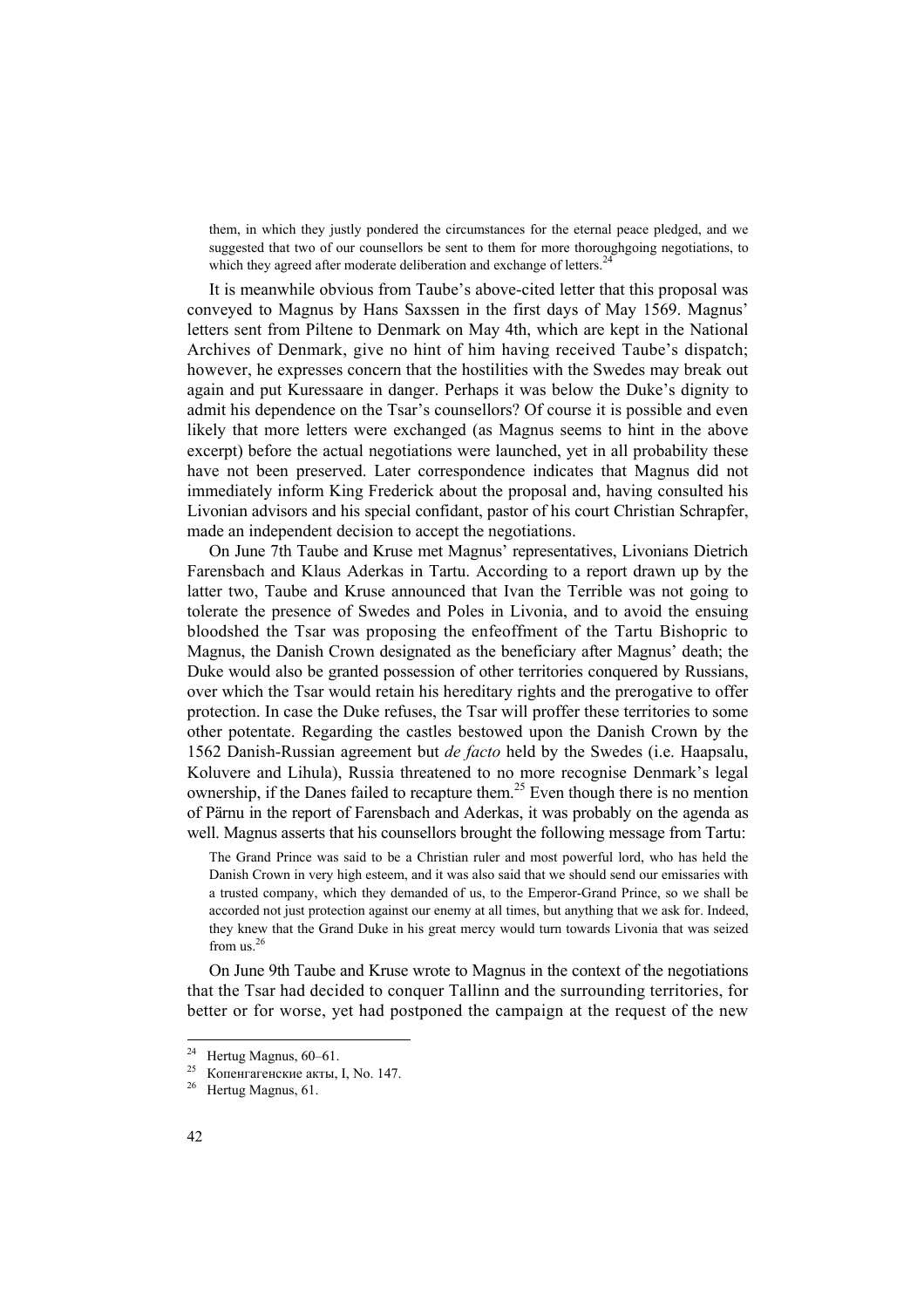King of Sweden, agreeing to a truce until the arrival of the Swedish envoys. In case talks with the latter failed to reach any conclusion (i.e. the surrender of Tallinn), the Tsar would help Magnus pursuant to the agreement with the King of Denmark (which actually did not envision such assistance). As regards Pärnu, Taube and Kruse would take it upon themselves to explain to the Tsar the issue of returning the town to Magnus, even though the Pärnu household troops had provided him with a good excuse (by raiding Virumaa and burning down Rakvere in the autumn of 1568) to punish them.<sup>27</sup>

In their letter dated June 21st, probably after receiving instructions from Moscow, Taube and Kruse divulged that "certain persons" had a favourable disposition towards Magnus in the "matter at hand", wherefore they were about to leave for Moscow "on his business" on June 27th, and were impelling him to hurry to join them, in person or by proxy, without wasting time on correspondence with King Frederick. Considering the benefits for the Danish Crown and the whole Christendom, tardiness would be much likelier to incur the King's displeasure. Should Magnus travel through Narva, they recommended to him their local trustee Hansz Diener.<sup>28</sup>

On June 30th Magnus sent a letter of thanks from Piltene, but said he did not deem it possible to act without the King's consent, so he would send a messenger to the court. Magnus, on his part, is prepared to travel to Moscow as soon as the Tsar explains to him  $-$  in writing  $-$  why his presence is requested, and what he can expect to have in Livonia. Magnus wanted confirmation that he would be given control of the Tartu *Stift*, that the residents of Livonia would be able to practise the Augsburg Confession, retain their former privileges, freedoms, etc. Referring to the shortage of interpreters Magnus also asked for a formal German translation to be added to the Tsarís answer. He would be heading from Courland to Kuressaare to wait for the answer there. He also wanted a large enough escort to meet him on the Varbla beach; the Tsar to request the King of Sweden to grant him safe conduct; and Taube and Kruse to join him in Tartu or Pskov.<sup>29</sup> This and the previous letters allow for a reconstruction of the path of the correspondence between Magnus and Taube and Kruse: from Piltene to Saaremaa, then through the territory of the Pärnu household troops to Viljandi, and further on to Tartu. Such a detour explains the relatively lengthy intervals between the dates of letters and responses.

However, Magnus did not send his report, along with the copies of Taube and Kruse's letters, to King Frederick until July 6th. He presented the exchange as the Tsar's proposal communicated by Taube and Kruse, and asked for his brother's advice. In the postscriptum Magnus asked the King not to forget Livonia at the ongoing peace negotiations with Sweden, and to defend it should the war continue.<sup>30</sup>

 $27$ 27 Копенгагенские акты, I, No. 148.<br><sup>28</sup> Ibid., No. 149.<br><sup>29</sup> Ibid., No. 150.

 $^{29}$  Ibid., No. 150.

Датский архив. Материалы по истории древней России, хранящиеся в Копенгагене. Университетская типография, Москва, 1893, No. 197.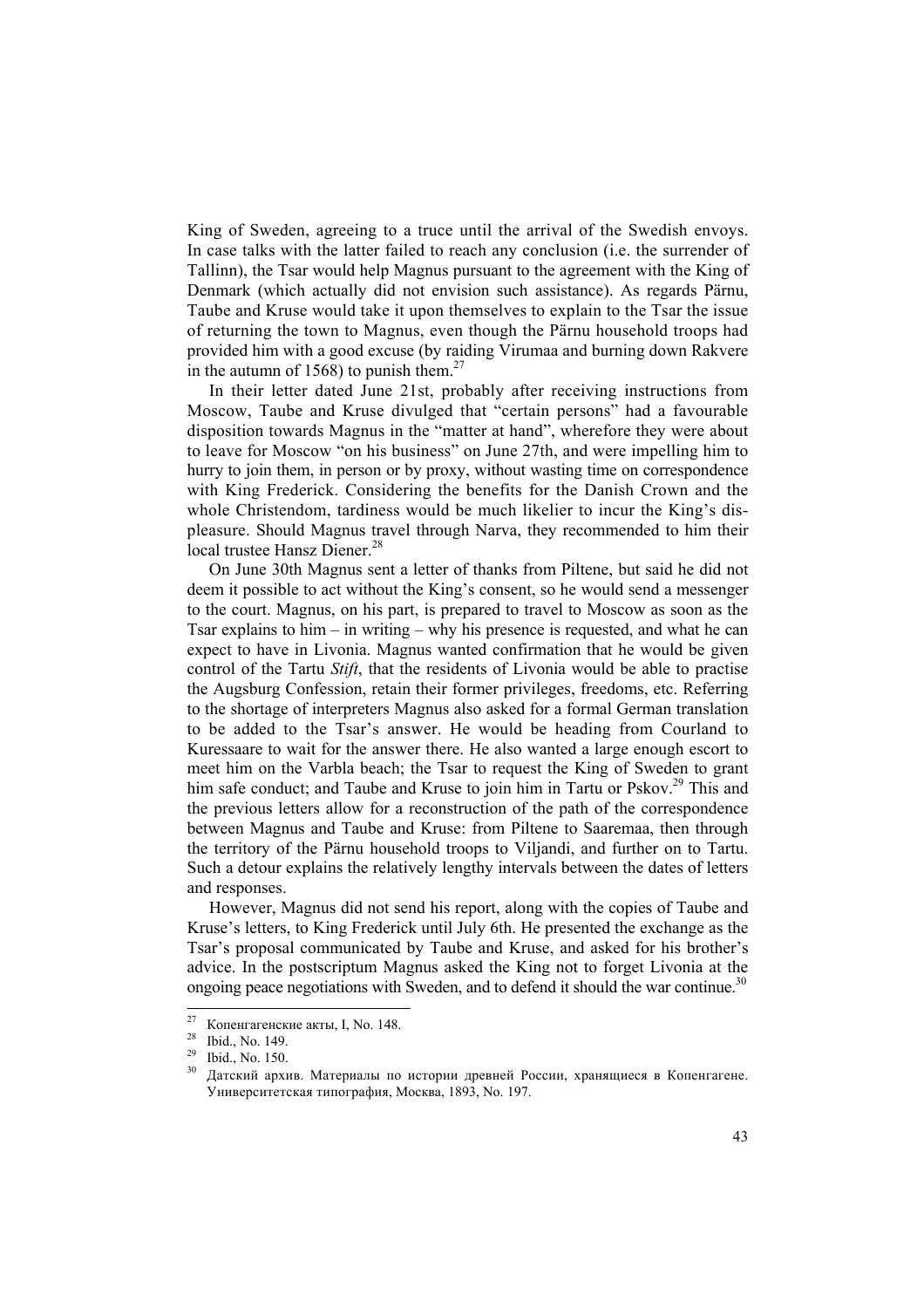On August 4th the King signed his response to Magnus, in which he refrained from expressing an opinion, and advised to wait until a confirmation from the Tsar.<sup>31</sup> Seeing that the exchange of letters took place during the summer navigation season, the interval between the two dates is rather lengthy, giving evidence of serious discussions in King Frederick's inner circle. The King's claim that he did not receive his brother's letter until August 2nd is not credible. The drawn-out and financially exhausting Northern Seven Years' War had exacerbated relations between the King and the State Council, and the councillors' majority opposed any new complications. On August 24th the King sent another letter from Helsingör, which is probably lost, but whose contents can be gleaned from Magnus' answer (see below).

According to Duke Magnus, he also gave an overview of the events to his other blood relatives – probably his mother the Dowager Queen Dorothea, his brother Duke Johann (Hans) the Younger of Schleswig-Holstein-Sonderburg-Plön, his uncle Duke Johann (Hans) the Elder of Schleswig-Holstein-Hadersleben, his uncle Duke Adolf of Schleswig-Holstein-Gottorp, his brother-in-law Augustus, Elector of Saxony and his sister Anna, another brother-in-law Duke Wilhelm of Braunschweig-Lüneburg, Duke Ulrich of Mecklenburg-Güstrow, etc.:

We wrote a detailed account of this whole situation, which we then urgently dispatched, complete with the copies of letters from Taube and Kruse, to all our blood relatives, most dutifully asking their advice, in order to thoroughly ponder the matter before we receive a message [from Moscow], so that no misfortune should befall us from the Grand Prince being a barbaric and unknown to us overlord living a long way off. Let those in the highest seats be placed in our position, where the negotiations, judging by the letters from Taube and Kruse, promised furtherance of our country and nation, and most importantly, salvation for the troubled land. Then may they not expostulate with us about the circumstances. Our blessed Mother, especially, has written that we should not procrastinate, or avoid the issue altogether.<sup>32</sup>

We only have Magnus' word to confirm that Dowager Queen Dorothea approved of the plan. However, Dorotheaís earlier support for Magnus and her repeated mediation attempts between Magnus and Frederick II, as well as Magnus and Erik XIV, lend some credibility to his claim.

In July the political situation in Estonia narrowly escaped taking a drastic turn. Danish Admiral and state councillor Peder Munk sailed to Tallinn with a Danish-Lübeck fleet of more than thirty ships, dropped anchor in dense fog, raided the port and all the ships making berth there, and would have taken the city as well, had he known it was not expecting an attack. The fog concealed the fleet's arrival from the view of Tallinn residents, and the city's defenceless walls from Munk. Munk stayed in the roads for 13 days, during which time he commandeered more than thirty merchant ships in the port and numerous others at sea, he also towed a host of Finnish boats from the port to the bay and burned them. Danish sources mention up to 150 hijacked or burnt ships (probably counting the Finnish boats as

 $31$ Датский архив. Материалы по истории древней России, хранящиеся в Копенгагене. Университетская типография, Москва, 1893, No. 199. 32 Hertug Magnus, 61.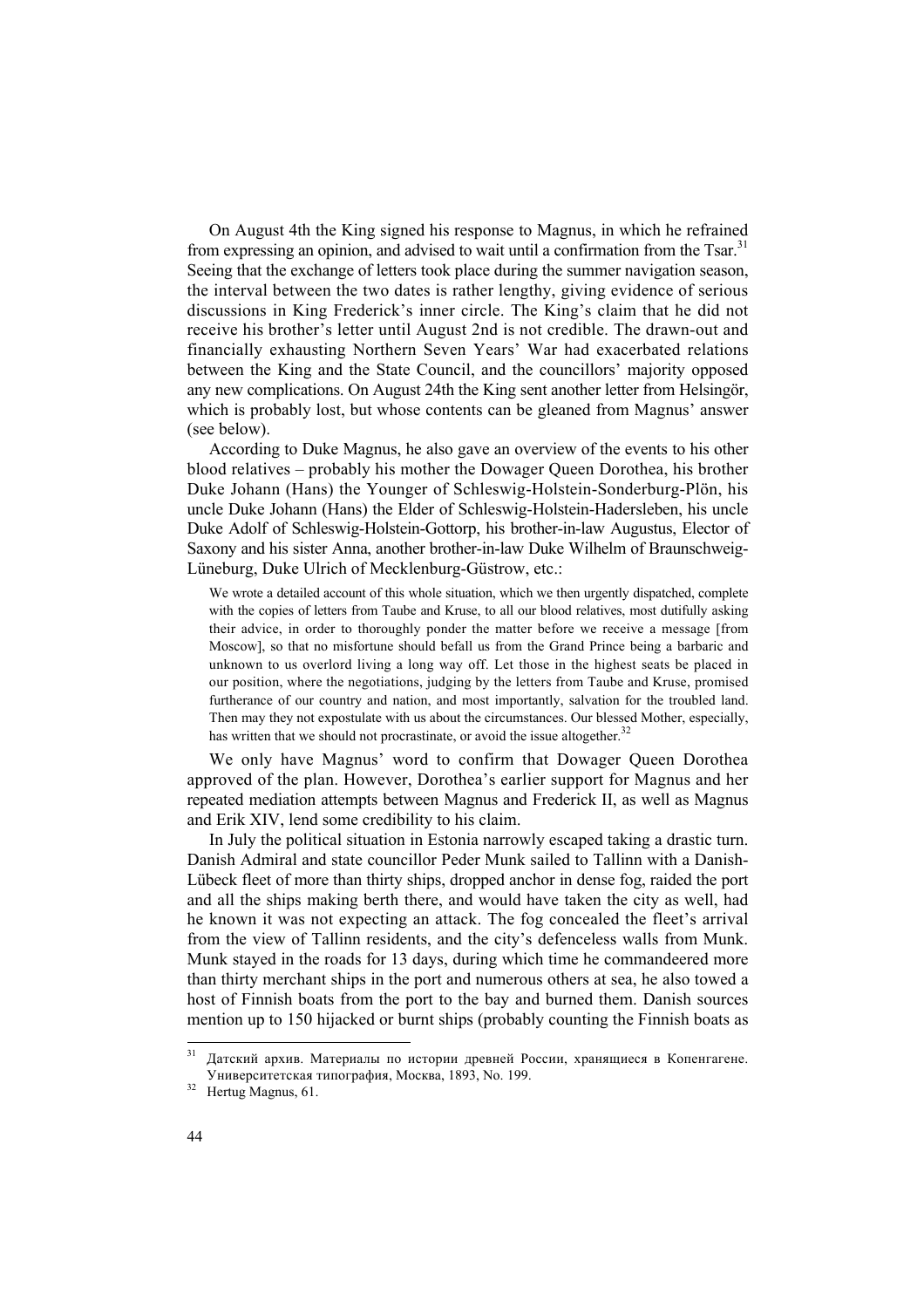well). This demonstration of force must have boosted the value of the Danish King's brother in the eyes of the Russians. Even though Munk's foray was a blatant breach of the local truce in Livonia, which, true enough, did not have the royal endorsement, no retaliation followed from Sweden's part. Magnus, however, was probably still apprehensive because he did not arrive at Kuressaare until November 30th.

On August 20th Taube and Kruse were back to Tartu, from where they informed Magnus that they had tried to most dutifully champion his cause before the Tsar, who was still showing benevolence and good will towards Magnus. However, since the Tsar is expecting a visit from the delegations of Poland-Lithuania and Sweden in September, the Duke should postpone his trip to Moscow. The Tsar first wants to see the Duke's envoys who have to arrive at Tartu by September 10th, and after that, "with the first winter road", Magnus himself. The Tsar does not want to decline Magnus and has therefore sent him a safe conduct under the great seal complete with the German translation, although it is not required according to the Danish-Russian treaty. So the Duke should not waste time on waiting for a response from the King of Denmark. Taube and Kruse did not reveal whether the Tsar had agreed to the terms stipulated in Magnus' latest letter. However, reading between the lines it appears that he had not, because they mention having received Magnus' last letter upon their return to Tartu. Consequently Taube and Kruse could not have discussed the terms with the  $Tsar - or$  else they simply wanted to cover up the lack of positive response. Magnus, however, can expect to be blessed with "the highest prosperity", they claimed. $33$  The letter could be interpreted as a proof that the creation of the Kingdom of Livonia had not yet received the conclusive stamp of approval from the Tsar (why else wait for negotiations with the embassies of Poland-Lithuania and Sweden?) but had, for the time being at least, merely remained an initiative of the Livonian nationals Taube and Kruse, who took risks while promoting the project, and exceeded their authority by handing out big promises in the name of the Tsar.

Dundaga, September 8th. Magnus wrote to Frederick that he interpreted the King's letter from August 24th as acquiescence to the proposals made by the Tsar's counsellors, and would forward to him their latest dispatch. He had decided to first send his counsellors to Moscow to probe the situation, and then follow them, weather and road conditions permitting. Magnus requested a royal delegation to accompany him to Moscow; complained about his financial distress and anticipated large expenditures; implored the King to persuade Kettler to pay back the 20,000 thalers he owed to Magnus (this was the debt of the former Master of the Order to the late King Christian III, which Frederick II had transferred to Magnus); requested ships and troops to protect Kuressaare against the Swedes; asked Frederick to remind the Polish King of Poland's alliance treaty with Denmark and seek his approval for Pärnu's passing into the hands of Magnus.<sup>34</sup> The same day,

<sup>&</sup>lt;sup>33</sup> Копенгагенские акты, I, No. 151.<br><sup>34</sup> Ibid., No. 152.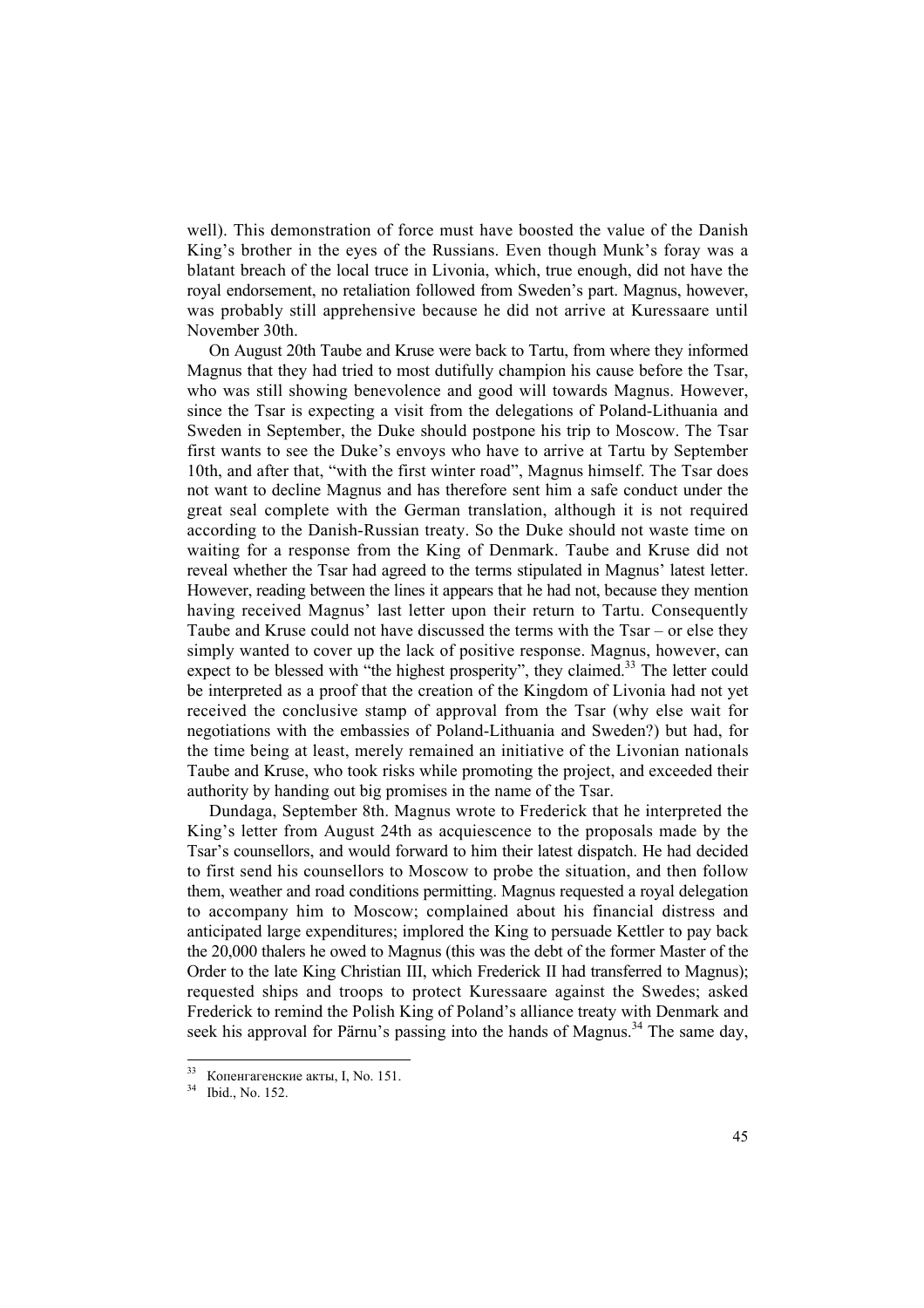Magnus wrote to the Danish Steward of the Realm Peder Oxe, asking for a 10,000 thaler loan from the King, and a valuable gift for the Tsar. The Duke also sent Oxe two hunting dogs.<sup>35</sup>

Indeed, Frederick II had meanwhile decided to take advantage of the situation and send a delegation to Muscovy. The documents written by his own hand and signed in Copenhagen on September 10th (an instruction, a secret instruction, a letter of proxy, a letter to Taube and Kruse, a covering letter to Russian voivodes<sup>36</sup>), addressed to the envoys Christoffer Valkendorf and Elias Eysenberg, reveal the motives and purposes behind this decision. The instruction provides four main points of negotiation: 1. Russians have built a convent a fair distance from their border in the common taxation area of Lappland, putting a pressure on Danish subjects there as well as in Narva, and causing them major damage, an act which is in conflict with the Danish-Russian treaty; 2. the Tsar's possible invasion of Livonia must not involve the possessions of Denmark and Duke Magnus in Livonia; 3. according to the anti-Sweden alliance agreement between Denmark and Poland-Lithuania the King of Poland has surrendered Pärnu and Padise to the Danish Crown; Pärnu was not counted among the Danish possessions in the Danish-Russian treaty, but this has to change; 4. despite the Emperor's mediation efforts and the 1568 Treaty of Roskilde, the Swedes haven't ceased hostilities; therefore Frederick has decided to carry on with the war, and the Tsar has to be persuaded to suspend trade with Sweden and stop providing any other assistance. In the secret instruction the King informed the envoys that their sole mission was to incite Muscovy into war against Sweden, wherefore the negotiations were to be started from the last provision of the instruction. They were also advised to impart that the Swedes were pressuring Denmark to end all trade with Russia, only to meet with Frederick's refusal, who instead ordered the hanging of several Polish and Swedish corsairs found guilty of obstructing free trade between Denmark and Russia. The next in importance was the Russians' land seizure in Lappland, the third was Pärnu, and the last  $-$  the plea that the Tsar did not touch the possessions of Denmark and Magnus in Livonia (Läänemaa was held by the Swedes anyway and any raids by Russians would have harmed Swden in the first place, while Saaremaa and the Piltene region were not directly threatened). All the proposals put to Magnus were to be heard out, yet no binding promises were to be made.

It is not quite clear why Frederick II never dispatched the delegation. Or, in fact, there were several reasons like, for example, conflicts with the State Council, fear of further deterioration of relations with Poland-Lithuania, hopes for a breakthrough at peace negotiations with Sweden, etc.<sup>37</sup> It was not until December 14th

 $35$ 

<sup>&</sup>lt;sup>35</sup> Датский архив, No. 202.<br><sup>36</sup> Копенгагенские акты, I, No. 153–157.<br><sup>37</sup> It was only in December 1569 – January 1570 that the disagreements of Frederick II and his State Council erupted into a crisis. On January 1st the King in an unusually personal and emotional letter informed the State Council, which had demanded immediate peace with Sweden at all costs, while also speaking against new taxes, about his intention to step down rather than accept an actual defeat from Sweden despite all the sacrifices and costs. On January 15th Frederick II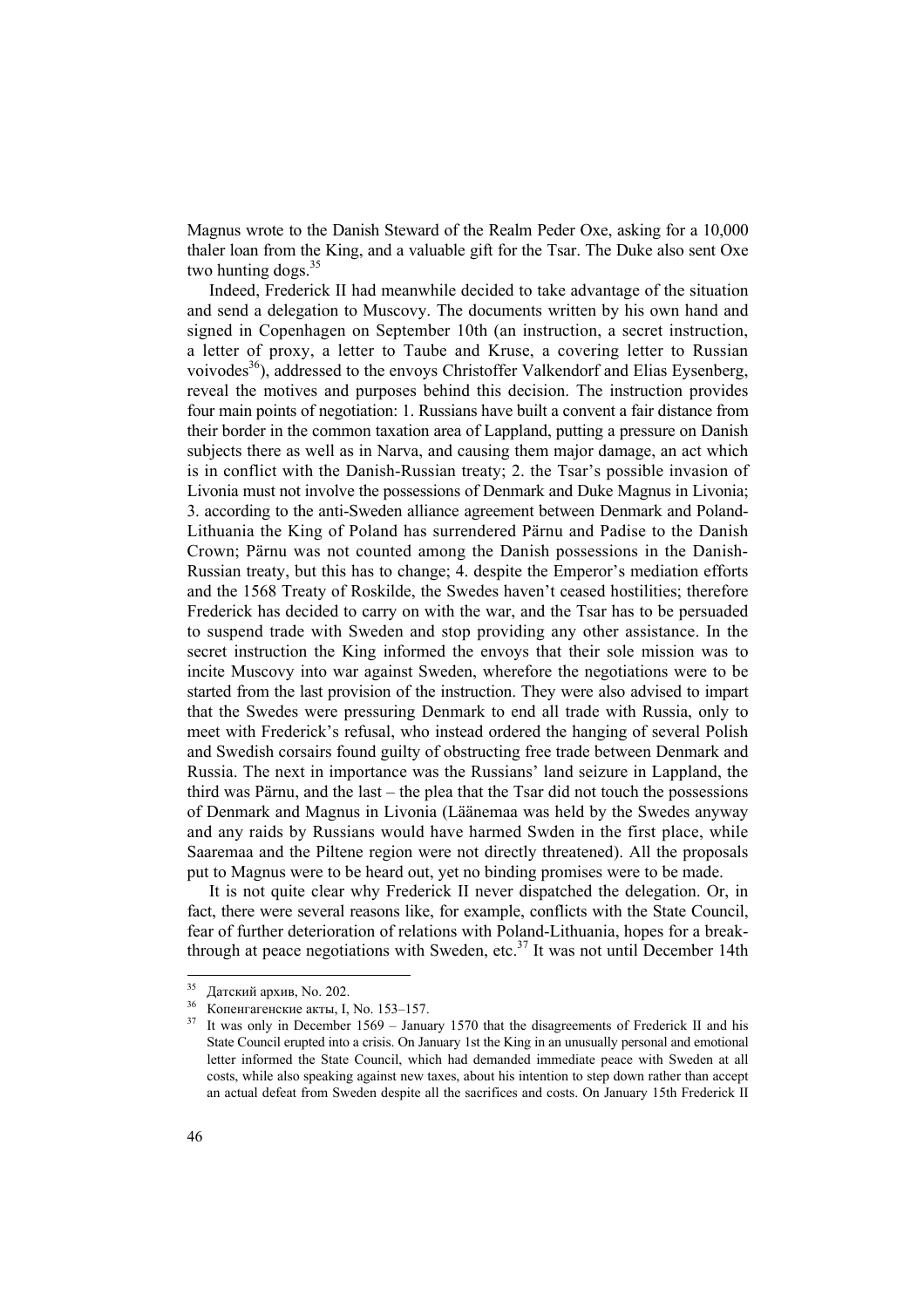that the King, then staying at Fredriksborg, finally informed Magnus of his decision not to send his envoys to Russia, as in his opinion it would do more harm than good and breed suspicion and distrust among neighbouring monarchs, the King of Poland in particular. Frederick left it up to Magnus to decide whether to travel to Moscow, or continue contacts with Ivan the Terrible through Taube and Kruse. The King also refused to send gifts to the Tsar. However, it is obvious from the above that Frederick did not discourage communication between his brother and the Tsar. On the contrary – Magnus had free hand. Also it has to be stressed that for Magnus, despite all the difficulties an agreement with Ivan the Terrible was not the only alternative to ward off the Swedish threat. Allies were being sought elsewhere as well. Thus records have been preserved of the same period (August 30, 1569 to be more exact) concerning the negotiations of Johann Zoege and Christian Schrapfer with Danzig over joint action against the Swedes.<sup>38</sup>

## **MAGNUS' DELEGATION IN MUSCOVY**

Sometime in September the authorised representatives of Duke Magnus – Chancellor Konrad Burmeister, Court Marshal Toennis Wrangel, and *Stift* Bailiff of Läänemaa Klaus Aderkas with a 34- or 39-strong entourage – set out for Moscow. The mission thus included two of Magnus' highest-ranking courtiers and a close confidant, who had already attended negotiations with Taube and Kruse. On October 3rd the deputation reached Tartu where Taube and Kruse were waiting impatiently, but the journey was not resumed until October 12th. $39$  They arrived in Novgorod on October 20th, and continued on October 23rd.<sup>40</sup> The envoys were taken to one of the Tsarís favourite residences, the Alexandrovskaya *sloboda*. The lengthy duration of the journey can perhaps be explained with the seasonal poor road conditions, but other possible factors may have been the Tsar's hesitancy, complications during the talks, etc. It was not until November 27th (the actual negotiations between the ambassadors and Russian diplomats were conducted prior to this date, as a matter of course) that the Tsar personally received the envoys and handed over a document sanctioning the terms of the agreement.<sup>41</sup> These terms were the following. The Tsar would donate to Magnus, his children and heirs Riga, Tallinn, and the whole of Livonia. The Duke was to appear in person before the Tsar and pledge to loyally serve him against Lithuania, Poland and

left Copenhagen. On January 18 the state councillors, scared by the prospect of an *interregnum* and civil war, caved in, asked the King to return and agreed to new taxes to finance the war. See Lockhart, P. D. Frederik II and the Protestant Cause: Denmark's Role in the Wars of Religion, 1559–1596. Brill, Leiden, 2004, 43–44; Jensen, F. P. Danmarks konflikt med Sverige 1563–1570. (Skrifter utgivet af Det historiske institut ved Köbenhavns universitet. Bind XII.) København,

<sup>1982, 289.&</sup>lt;br><sup>38</sup> **Schiemann, T.** Magnus, König von Livland. – In: **Schiemann, T.** Characterköpfe und Sittenbilder aus der baltischen Geschichte des sechszehnten Jahrhunderts. E. Behre's Verlag, Mitau, 1877, 98.<br>
<sup>39</sup> Копенгагенские акты, I, No. 158.<br>
<sup>40</sup> Ibid., No. 159.<br>
<sup>41</sup> Ibid. No. 160

Ibid., No. 160.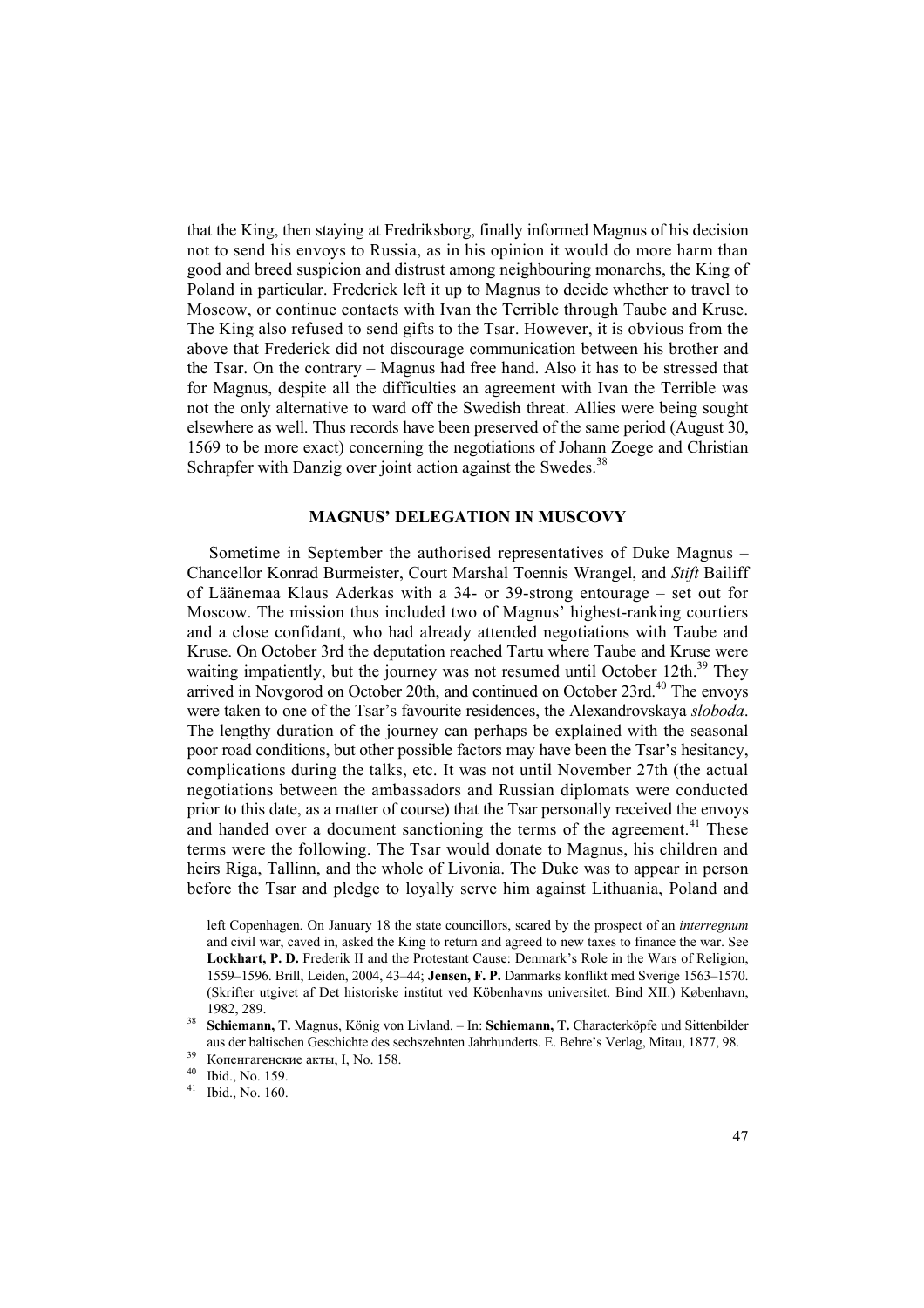Sweden. Of Livonia, which was controlled by the Muscovites, the Tsar would grant the Duke, upon his arrival, what is appropriate to his position, yet the King of Denmark was to have no rights to the possessions bestowed upon Magnus. The Tsar agreed that, should Magnus abdicate or die heirless, a member of the Danish royal house would be elected new ruler, but only on condition that he take a similar oath of loyalty, and that the King of Denmark enter into permanent alliance with the Tsar against the said countries. (This precondition rendered the agreement unacceptable for Denmark in a longer perspective.) In case the sole inheritor was the King of Denmark, the situation was to be discussed further with the Tsar. Livonia's tribute was to remain insignificant: Riga was to pay "a gift" of no more than 100 Hungarian guldens (i.e. no more than 150 thalers), the other towns "according to the situation". Duke Magnus was to come to the Tsar's assistance, when occasion required, with 1,500 cavalrymen and 1,500 infantrymen, but this obligation could be replaced by a payment of 3 thalers per cavalryman, and  $1\frac{1}{2}$ thalers per infantryman. Besides, the Tsar would not request this assistance from Magnus until the whole of Livonia was under his control. However, the Tsar would pay for the upkeep of the army assembled by the Duke. During military campaigns Magnus would act as a commander of his own troops, considered to be higher in rank than the Tsar's voivodes and princes. In case the Tsar did not personally attend the campaign, Magnusí presence was not required either. If the Tsar provided reinforcements to Magnus' troops in his battles against the Tsar's enemies, Magnus would retain the position of commander-in-chief. When occasion required, Magnus was to hire German arquebusiers for the Tsar's army  $-$  at the Tsarís expense. In case of local insurgency in Livonia the Tsar would send help to Magnus. Livonia was to retain the Augsburg Confession, old laws, rights and freedoms, but the Tsar was to serve as the final court of appeals. Livonians were allowed to freely travel and engage in trade activities in the whole of Muscovy without having to pay taxes. Russia's transit trade through Livonia was not to be impeded by any means. Upon the arrival of Duke Magnus the Tsar would hand him the relevant document endorsed with the gold seal. In all likelihood, the discussion was not restricted to these issues alone, as shown below.

Information about the audience with the Tsar and the contents of the letter of confirmation reached Magnus probably sometime in December, even though his envoys did not return to Kuressaare until January 27, 1570. (Again an incomprehensibly long interval of two months, which could be explained by the envoys' travelling in the company of the *oprichnina* punitive troops advancing towards Novgorod, led by the Tsar in person, and with Taube and Kruse in attendance  $-$  or by some other reason.) It is hard to believe that, despite the secrecy of the whole project (which could not have been maintained anyway; the departure of three influential members of the Duke's inner circle must have been rather conspicuous<sup>42</sup>), no courier was sent in advance, seeing that the matter was of

<sup>&</sup>lt;sup>42</sup> Indeed it was. The Administrator of Livonia proper Jan Chodkiewicz on November 5, 1570 wrote to Gotthard Kettler about Magnus' embassy sent to Moscow (Schiemann, T. Magnus, König von Livland, 98).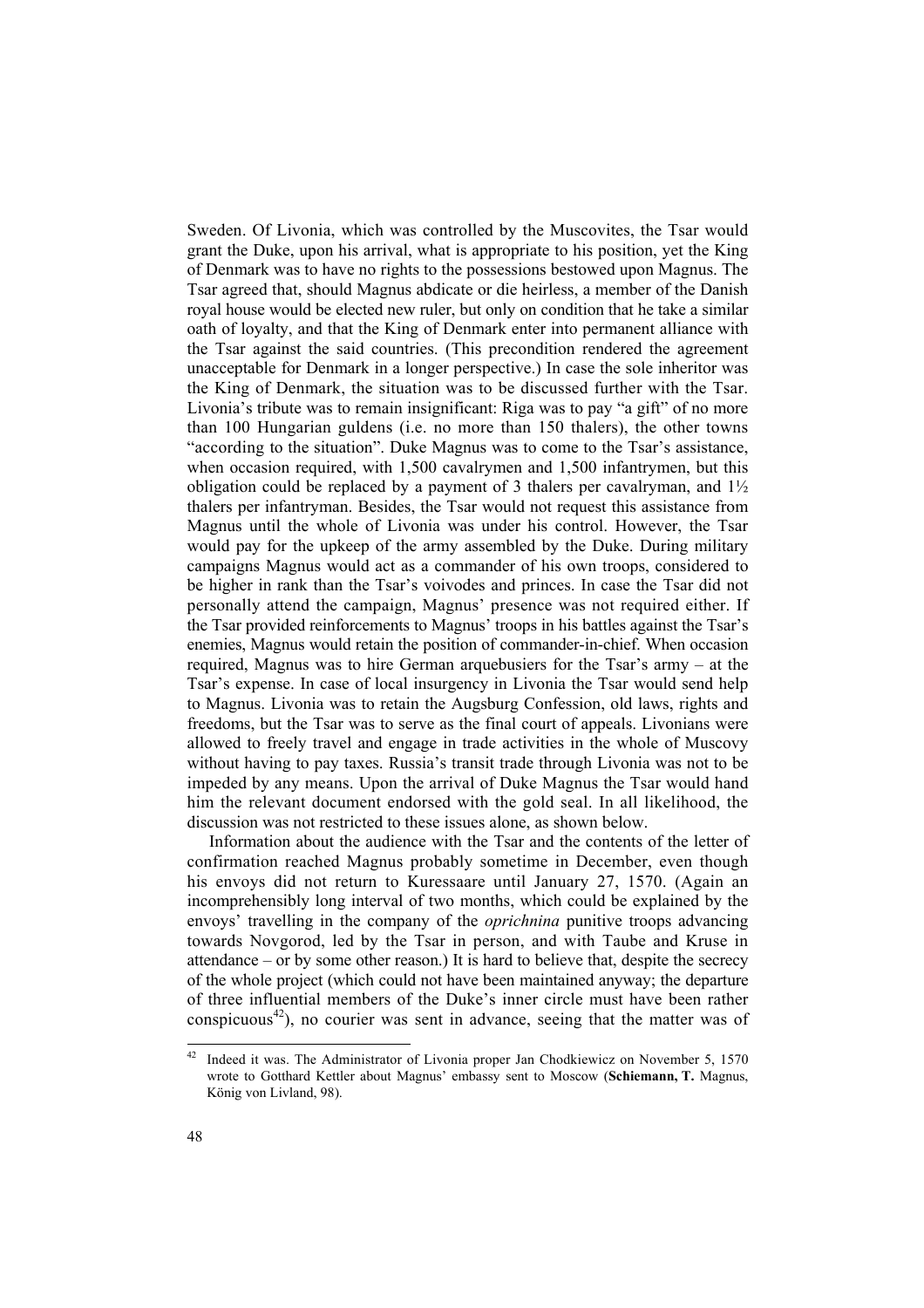paramount importance. The postal service in Muscovy was exemplary in the period context (it was under Ivan IV that a network of post stations was established in Russia patterned after the earlier Tatar example), and express couriers travelled at least 8–10 km per hour a day  $-$  slower at nighttime, faster by day. In winter conditions the progress was considerably quicker, meaning that it must have taken urgent messages less than a week to cover the distance between Moscow and Tartu, even considering glitches along the way. Further passage may have been more complicated, but if there was postal service between Tartu and Kuressaare at all (and there was, as we have seen), it could not have been too time-consuming. A letter from Magnus to Frederick II signed in Kuressaare on January 3, 1570, in which the Duke writes that he has sent his envoys to Muscovy, and they have already travelled on from Tartu in the company of Taube and Kruse, probably signifies that Magnus had received the message.<sup>43</sup> This news, which was over three months late, was probably intended to prepare the brother for accepting the terms offered by the Tsar.

The other lieges in Livonia were aware of the course of events, which was hardly surprising for them. After all, the Swedish authorities had received information about the plans of Ivan the Terrible to put a German prince to power in Livonia from first-hand sources as early as in April 1569; Kettler was notified at about the same time, and Sigismund Augustus just a little later. The list of candidates could not have been very long, and Magnus was certainly near the top of it. Kettler even sent his envoys to Saaremaa to urge Magnus not to put any trust in the promises of the blood-thirsty tyrant.<sup>44</sup> Magnus' long-time secretary and trusted man Friedrich Gross was detained by Polish authorities in Warsaw in the spring of 1570 and eventually, on October 10th, gave a testimony in which he admitted his participation in negotiating the agreement between Magnus and Ivan the Terrible, and provided a detailed description of the contents of the Tsar's letter of confirmation.<sup>4</sup>

#### **KLAUS KURSELL'S MUTINY**

On January 7, 1570 the situation took yet another turn. The Swedish Crown had become insolvent during the lengthy war, and owed several years' payment to its three banners of Livonian household troops stationed in Tallinn, making no effort to guarantee the soldiers' living. Repeated petitions for money from Gabriel Kristiernsson Oxenstierna (Tallinn Governor from November 1568 to October 1570) as well as Kursell were virtually dismissed. Attempts were made to patch the debt with revenues from Finland which were, however, chronically inadequate. Johan III incited Oxenstierna to secretly arrest the leaders of mutiny and send them to Finland. He also declared that the household troops eager to receive their paycheck must return from their homeland to the Swedish battlefield, where they

<sup>43</sup>Копенгагенские акты, II, No. 162. 44 **Henning, S.** Livl‰ndische Churl‰ndische Chronica, 51a. 45 Копенгагенские акты, II, No. 194.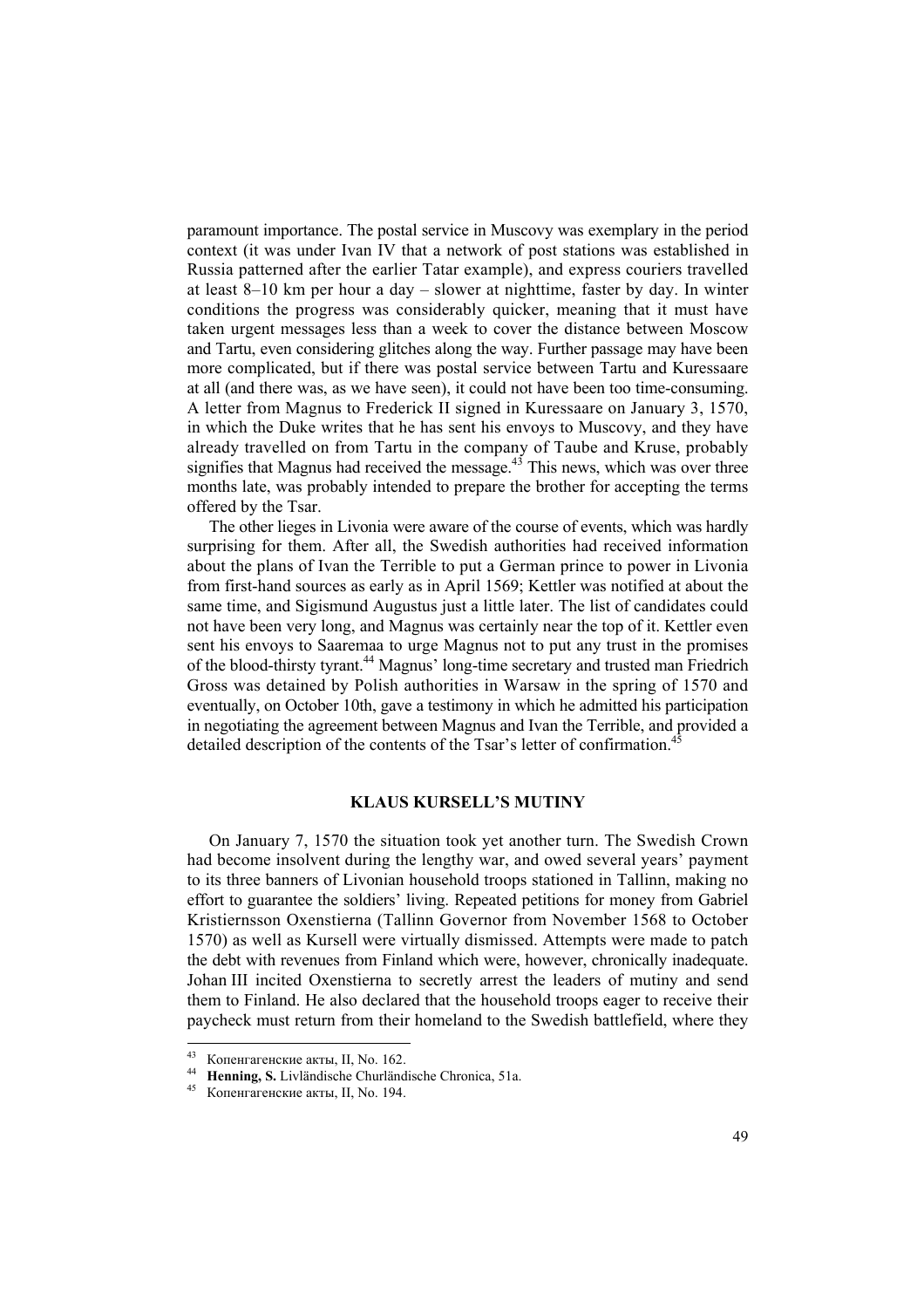had already fought in  $1564-1566$ . Kursell with one headlong charge now seized the castle of Toompea – albeit not the whole of Toompea but just the Small Fortress, the former Order castle  $-$  and took Oxenstierna prisoner. As a possible reason for the mutiny, this act could be described as Kursell's last resort. His men were already extremely discontented, and up to their necks in debt. The Toompea castle was taken as a warrant of eventual payment. Until then Kursell, at least ostensibly, had demonstrated his undivided loyalty to the Crown, although he probably cherished the hope of the fourth and youngest son of Gustav Vasa, Duke Karl of Södermanland, becoming the overlord of Estonia. Such a project did exist indeed, and some territories taken from Duke Magnus – Muhu, Maasilinn, Kihelkonna, maybe also Hiiumaa – had been incorporated in Karl's duchy. This project also emerged later on, during the Russo-Swedish war. So it is probably not too farfetched to suggest that Kursell was against the Sweden exercising direct control over Estonia. Kursell's patron and friend, Duke Karl, was later seriously displeased with his execution, achieving a discharge of his brother Heinrich and the "captains" Uexküll and Vitinghoff. The Duke was, then and later also, suspected – though probably unfairly – of having something to do with Kursell's mutiny.<sup>46</sup>

The alarmed town council hurriedly mediated an agreement, pursuant to which Oxenstierna was released, while the Toompea castle was to stay in Kursell's hands until next Whitsuntide, by which time King Johan was expected to produce the sum due, or any other competent decision. The only solution Johan III saw was, however, an urgent dispatch of additional troops and commanders from Finland to Tallinn, and an order to reclaim the castle at all costs.

Now the questions. Were the arrears in payments (or in other words  $-$  the ensuing disappointment in the Swedish Crown) the only motive for the mutiny, or was there something else behind it? The payment debacle has always been viewed as the principal reason; however, Erik XIV has granted Kursell, as a compensation and for his services, monetary bonuses (a record was made of 4,000 thalers donated to him and his brother Heinrich) as well as the estates of Tamba and Varbla (that once belonged to the Farensbach family) and Virtsu (property of the Uexküll family) in Läänemaa, and the Lihula castle in October 1567. Was Kursell conspiring with Taube, Kruse and maybe also Magnus? Like Kruse and Taube, Kursell came from the Tartu *Stift*. Is it plausible that the two men, while corresponding with various and sundry people over a long period, ignored the chief of the household troops Kursell, who was, furthermore, Elert Kruse's kinsman? Klaus Kursell's brother Christoph was a canon of Saare-Lääne Bishopric and counsellor to Duke Magnus. Several of his family and next of kin (like the Farensbach family) had feudal holdings in Läänemaa and Hiiumaa, legally in Magnus' possession. Kursell had conducted negotiations leading to a truce with Magnus' advisors in Saaremaa. Had the Duke been in contact with him after the launch of his Moscow-project? The speed at which the subsequent events

<sup>&</sup>lt;sup>46</sup> Tawaststjerna, W. Pohjoismaiden viisikolmattavuotinen sota: Vuosien 1570 ja 1590 välinen aika. Suomen Historiallinen Seura, Helsinki, 1918–1920, 18–19.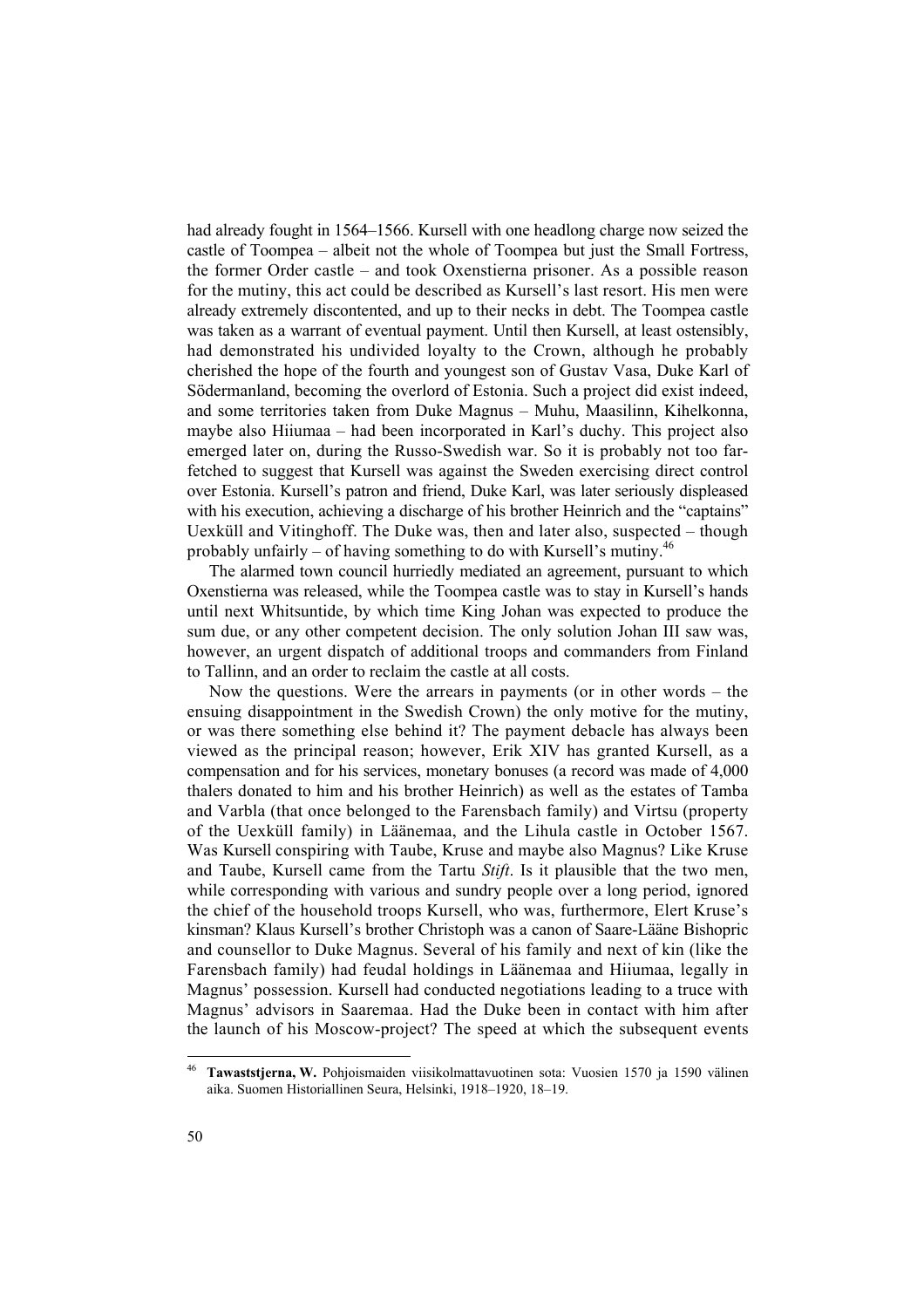proceeded, however, seems to indicate that Kursell had no previous arrangement with Magnus. Had there been conspiracy, Duke Magnus would have learned about the exploits in Tallinn and reacted around January  $9-10$ ; in reality it was not until after nearly four weeks that he took any actual steps to avail himself of the situation. However, it is also possible that he simply preferred to await the return of his embassy from Russia along with the documents procured and the sensitive information not trusted with any couriers before taking any radical steps. (Indeed he reacted immediately after the return of his envoys.) Kursell may have timed his coup for the start of January because of some opportune moment, or because of his fear of being exposed. According to Nyenstede, it was Kruse and Taube who tried to play the Tallinn castle into Magnus' hands. According to Alexander Chumikov, however, Kursell's acts can be put down to his desire to cooperate with Magnus.<sup>47</sup> The general backdrop and chronology of the events appear to back this theory.

During Kursell's mutiny the Tallinn councillors received a letter (dated February 7, 1570) from their Tartu counterparts, urging Tallinn residents to turn their backs on Sweden – and it goes without saying that Taube and Kruse were the masterminds behind the message.<sup>48</sup> Among other things the Tartu city councillors wrote:

/.../ it is high time that you should think about your future; can anyone wish any better fate for Tallinn than life in peace and love with the mighty Tsar of Russia and under the German rule? You will get a chance to resume trade with the Hanseatic and Vendic towns and on the Baltic Sea. Duke Magnus will liberate you from eternal servitude and will protect you against any calamity.<sup>4</sup>

In a letter sent some time in February and in their own name, Taube and Kruse congratulated the Tallinn city council on the "liberation" of the Toompea castle, and asked the council and aldermen to keep in mind that it was only thanks to trade with Russia that Tallinn had been able to accumulate its wealth, might and freedom; now, however, the Russian trade has left and they are suffering under foreign (read: Swedish) rule.

Under a German ruler, on the other hand, you can again gain peace and wealth, you will be allied to all the states in the Holy Roman Empire, Denmark and Hansa, and pursue custom-free trade with Germany, Russia, in Hyrcania, Media, Armenia and Persia. /.../ If you accept our terms, we are prepared to persuade the Tsar to open up all the trade routes to you again, or else you will be facing a terrible calamity.<sup>5</sup>

On February 26th the Tallinn city council sent a polite refusal, while expressing hope to continue living in peace with Tartu. $51$ 

 $47\,$ Monumenta Livoniae antiquae, II, 70; Чумиков А. Осада Ревеля (1570–1571 гг.) герцогом Магнусом, королем ливонским, голдовником царя Ивана Грозного, 17. **Чумиков А.** Осада Ревеля (1570–1571 гг.) герцогом Магнусом, королем ливонским,

голдовником царя Ивана Грозного, 16–17.<br><sup>49</sup> Ibid., 16.<br><sup>50</sup> Hitlers.

Ibid., 17.

 $51$  Ibid.,  $17-18$ .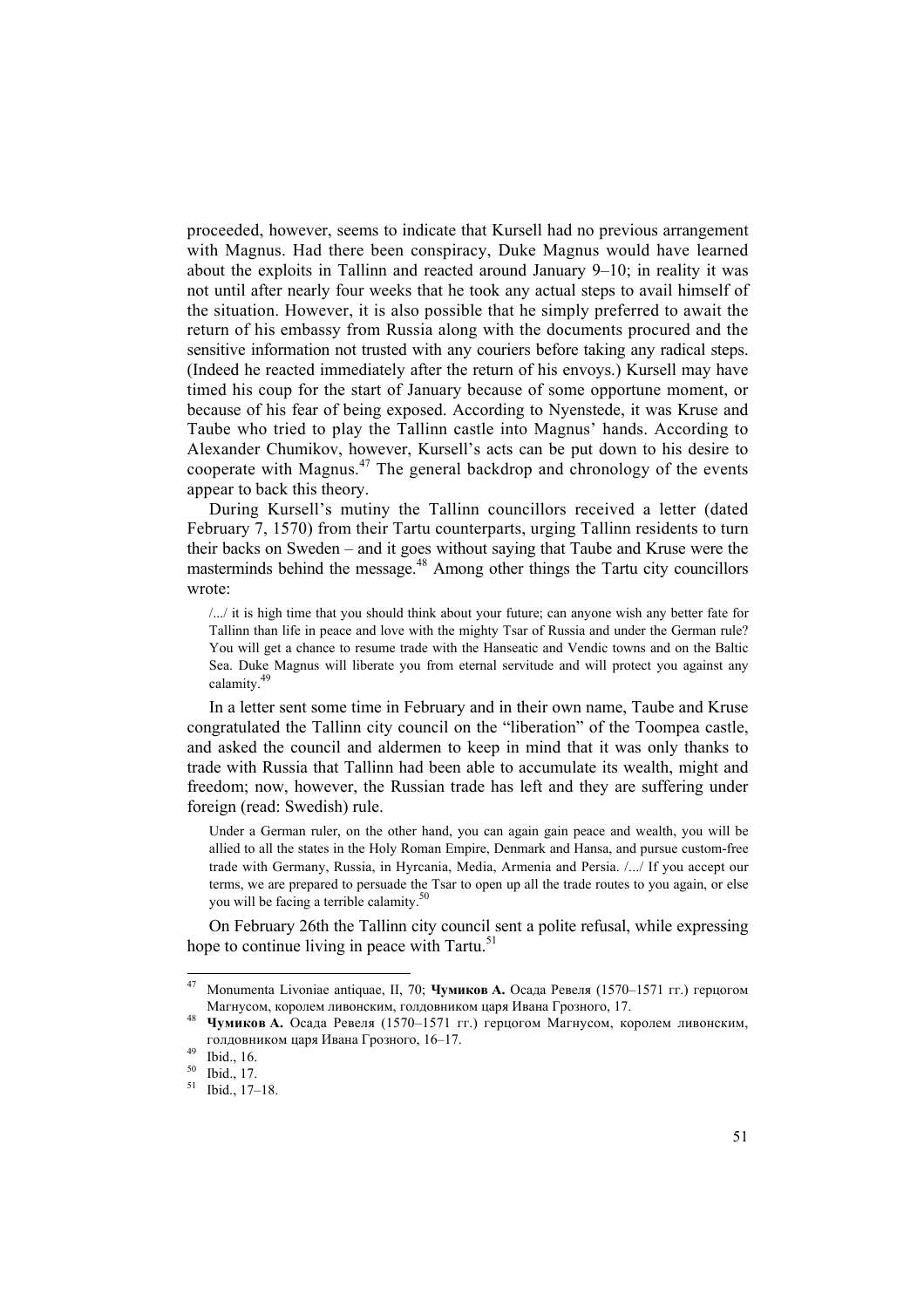On February 4th the letters of Duke Magnus to the city council as well as to Kursell, in which he sought safe conduct for his envoys, finally reached Tallinn. These letters were written on January 28th, or the day after Magnus' delegation returned from Muscovy. The city council declined Magnus' request, but Kursell immediately sent not only the letter of safe conduct, but also an escort of one hundred men to meet the delegation at Lihula. Lihula was manned with a team loyal to Kursell. In a letter dated February 23, 1570 Magnus instructed his envoys Jürgen Villigken (Georg Wilcken), Stephan Klingesporen and Johann Farensbach<sup>52</sup> to tell the Swedes in Tallinn that the Duchy of Estonia (Tallinn, Harjumaa and Virumaa) belonged to Denmark, and that the Tsar was proffering these territories under the "German" rule and Danish Crown, promising to terminate hostilities against the said territories if his offer were accepted. Since the Tallinn city council barred the envoys from entering the city, the negotiations were held three German miles from Tallinn. This is when Kursell resorted to flagrant treachery. An agreement was reached with the representatives of Duke Magnus that two hundred musketeers would be sent from Kuressaare to reinforce the Toompea castle garrison. Magnus could not have possibly spared any more men anyway, even if he wanted to. Fearing a Swedish attack along the road, Kursell ordered his captains – Heinrich Boismann and Johann Maydel  $-$  with two banners of household troops to meet the musketeers. Toompea was thus left virtually defenceless, although the castle would have probably been unable to accommodate all three banners anyway.

However, the night before Holy Saturday (March 24, 1570), the Swedes recaptured the Toompea fortress with cunning. According to a letter from Oxenstierna to Kettler, the Swedish side lost only one man, while "many" of Kursell's men were killed, and about 100 were taken prisoner, including Klaus Kursell himself.<sup>53</sup> Kursell was soon sentenced to death and executed along with a few companions, whereas most of his accomplices, including his brother Heinrich, were later pardoned thanks to the interference of Duke Karl. The only option left for the two surviving banners waiting for the musketeers in the villages of Harjumaa and Läänemaa was to join forces, head for Russia's domain and enter the Tsarís service. In June the Swedes seized Lihula again. The same two banners of household troops and a host of Russians came to Lihulaís rescue (thus openly launching hostilities between Muscovy and Sweden), but arrived too late. In the purges and exfiltration that followed the suppression of Kursell's revolt, Magnus lost plenty of supporters in Tallinn, which, among other reasons, accounts for the failure of the  $1570-1571$  siege of Tallinn.

 $52$ 52 Копенгагенские акты, II, No. 163. The instruction came with a note according to which it was found on Kursell who was imprisoned on March 24, 1570, and sent by Erik XIV to Sigismund II Augustus, who in turn must have forwarded it to Frederick II.<br><sup>53</sup> Herzog Albrecht von Preussen und Livland (1565–1570). Regesten aus dem Herzoglichen

Briefarchiv und den Ostpreussischen Folianten. Bearbeitet von S. Hartmann. Böhlau, Köln, 2008, No. 3699/1, letter from March 24, 1570. (Veröffentlichungen aus den Archiven Preussischer Kulturbesitz. Hrsg. von J. Kloorhuis, D. Heckmann. Bd. 63.)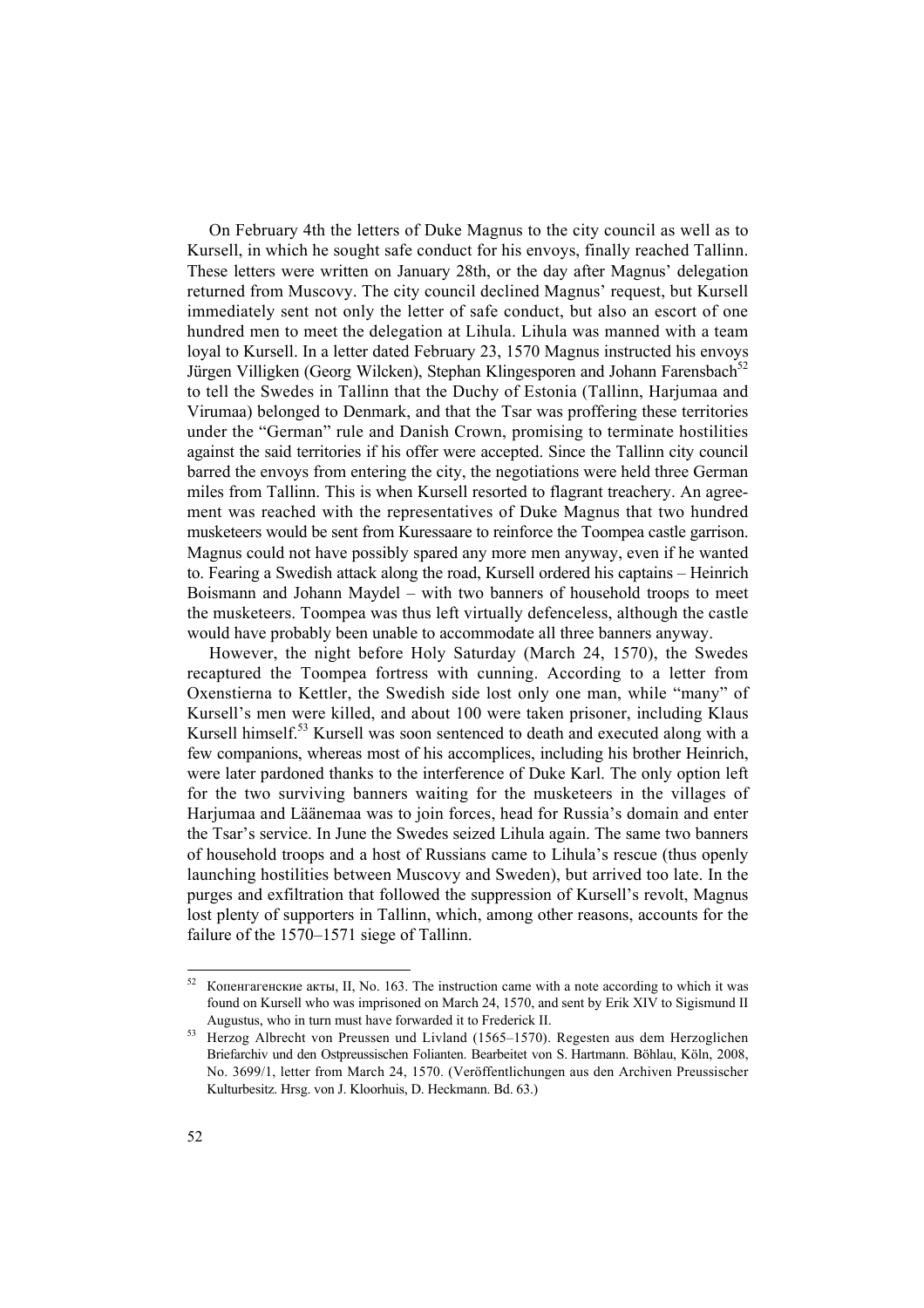However, in April, Taube and Kruse once more sent to the Tallinn city council their terms offered in Rakvere in the name of "the mightiest and invincible Tsar and Grand Duke", along with a safe conduct for any possible delegation of the city council (the letter arrived on April 14th).<sup>54</sup>

# **HESITATIONS**

It was time to set out for Moscow, but Magnus was in no hurry. He had several reasons for hesitation: Frederick II had failed to unequivocally commit to the project; the whole undertaking was costly; the Toompea castle takeover was still under way; in 1569–1570 Magnus had been receiving messages from Kettler (from Sigismund II Augustus in a roundabout way, in fact), admonishing him to avoid making any deals with Ivan the Terrible; also Sigismund II Augustus sent him a letter in similar vein on December 3,  $1569^{55}$ ; the administrator of Livonia proper Chodkiewicz threatened him with military intervention, and was indeed preparing for an occupation of the Courland Bishopric; alarming news came from Russia about the horrifying acts of violence committed by the massive punitive expedition of the *oprichnina* in the Novgorod and Pskov regions. An army several thousands in strength under the command of Ivan the Terrible in person had first wreaked havoc in towns and villages between Moscow and Novgorod, but mostly in Tver. What happened in Novgorod, however, was far beyond anything anyone had ever heard.<sup>56</sup> In February the punitive troops moved on to Pskov, which but a few months earlier had suffered massive executions and deportations of hundreds of families (in the wake of the conquest of Izborsk by Lithuanians and Russian deserters, and the subsequent recapture of the fortress), and was therefore spared the worst this time around, and also to Narva and the Pechory Monastery, i.e.

<sup>54</sup> Чумиков А. Осада Ревеля (1570-1571 гг.) герцогом Магнусом, королем ливонским, голдовником царя Ивана Грозного, 18.<br><sup>55</sup> **Arnell, S.** Bidrag till belysning av den baltiska fronten under det nordiska sjuårskriget 1563–

<sup>1570.</sup> Almqvist & Wiksell International, Stockholm, 1977, 191. 56 Contemporaries placed the number of victims of the Novgorod punitive expedition at 27,000 (Послание Иоганна Таубе и Элерта Крузе. – Русский исторический журнал, 1922, книга 8, 50), 29,000, 40,000, 60,000, even up to 300,000. Later researchers suggested 40,000, 20,000, 10,000... The closer to the present day, the smaller the numbers. The eminent Russian historian Ruslan Skrynnikov, who has researched the problem in great detail, believes the correct number of executed persons to have been about 2,800. (The whole region of Novgorod at that time had a population of not more than 1.5 million, of these 25,000–30,000 lived in Greater Novgorod. The population of the whole of Muscovy halfway into the reign of Ivan the Terrible was 6–8 million, towards its end about 4–5 million, although much smaller figures have been suggested, too.) It is a matter apart that the devastation was followed by famine and plague, which claimed considerably more lives. Neither, however, was an aftermath of the punitive expedition. Plague had spread to Russia in 1569 at once from the west and from the south; the years 1569 and 1570 were also lean years. The estimated number of plague victims in Muscovy between 1569 and 1571 has been put at about 300,000. The epidemic as well as the famine also hit Livonia (crop failure in  $1566 - 1567$ , plague in  $1569 - 1570$ ).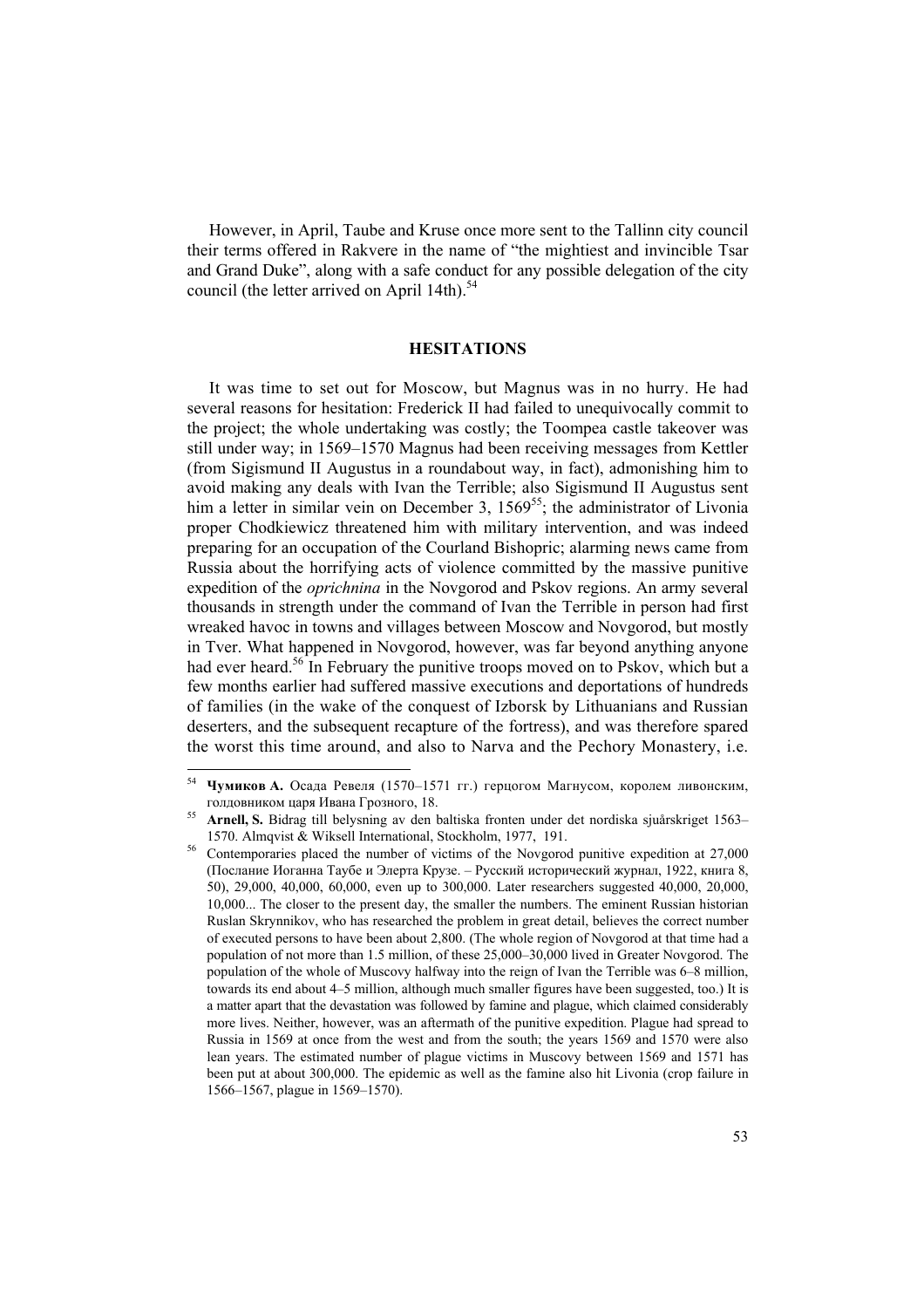the territory of ethnic Estonians. Although there is no mention in primary written sources<sup>57</sup> of Ivan the Terrible going beyond Pskov, a Pechory local legend and an inscription (probably from a later date) on the gravestone of the monastery's Igumen, Archimandrite Cornelius claim that on February 20, 1570 the Tsar in a fit of rage beheaded the Cornelius, abbot of the monastery in  $1529-1570$ , in front of the Holy Gate. He immediately regretted his rash deed, took the martyr's headless body in his arms and carried it to the Uspenski (Dormition of Our Lady) Church, the dripping blood outlining the so-called Bloody Path. Thus, even though Ivan the Terrible was within reach of the Livonian border at the end of February 1570 (and, as far as is known, Taube and Kruse were also in attendance in Pskov), he did not hurry to arrange a meeting with Magnus, for reasons of his own. Heading towards Moscow was a very large Polish-Lithuanian delegation (718 people with 900 horses, and 643 merchants along with servants and caravans), which arrived on March 3, 1570 with a truce in mind. It is unclear how much Duke Magnus knew of the delegation (without doubt he was aware of this long-prepared mission, though, as also Taube and Kruse had mentioned it) or what he thought of this prospect. If he wanted to get the whole of Livonia under his control, he needed an enduring state of war between Poland-Lithuania and Muscovy, and rekindled hostilities between Muscovy and Sweden. On March 10, 1570 Magnus wrote a letter to Taube and Kruse in Tartu, which has not been preserved, but their answer signed on March 15th and Magnus' latter self-justification give some hints of its contents.

Now, beside the Grand Prince's message, also Taube and Kruse have written to us, advising against a delay, and have told us to travel to the Grand Prince and seek his great mercy, and with this they gave us to understand that should we cancel or postpone the trip, the Count Palatine<sup>58</sup> and Duke Adolf of Holstein and other German princes had sent their envoys to Russia, all of whom held negotiations over the expropriated lands, then we felt sorry for the Heavenly Father and our blood relatives. But we still had a personal opinion of one of these foul letters urging us to travel to a faraway and obscure place, and we wrote to Taube and Kruse, saying that one of their dispatches to us was quite abstruse and did in no way express why it should be so important for the Grand Prince that we travel to a distant, strange and barbaric place that no German prince has ever seen fit to visit, and therefore we asked for a written declaration, or else the trip would be cancelled altogether. We have dispatched this letter with our secretary Heinrich Leutholdt.<sup>59</sup>

Taube and Kruse answered that Chodkiewicz wanted to intimidate Magnus, but the Tsar had firmly decided to protect him against the King of Poland and his allies, and respective orders had been given to the Pskov voivode Prince Yuri Tokmakov. Regarding the Duke's incertitude about what exactly the Tsar is ready

 $57$  See Псковские летописи. Вып. 1. Издательство Академии наук СССР, Москва, 1941, 115-116. According to this document, the Igumen Cornelius greeted the Tsar in front of the Pskov gates, and was not killed. Instead, the years 1575 and 1577 have been suggested for the death or murder of Cornelius.<br><sup>58</sup> Count Palatine and Duke Georg Johann I von Pfalz-Veldenz-Lützelstein.<br><sup>59</sup> Hertug Magnus, 62. Leuthold's status as a secretary suggests that F. Gross had already been sent

off on his doomed mission.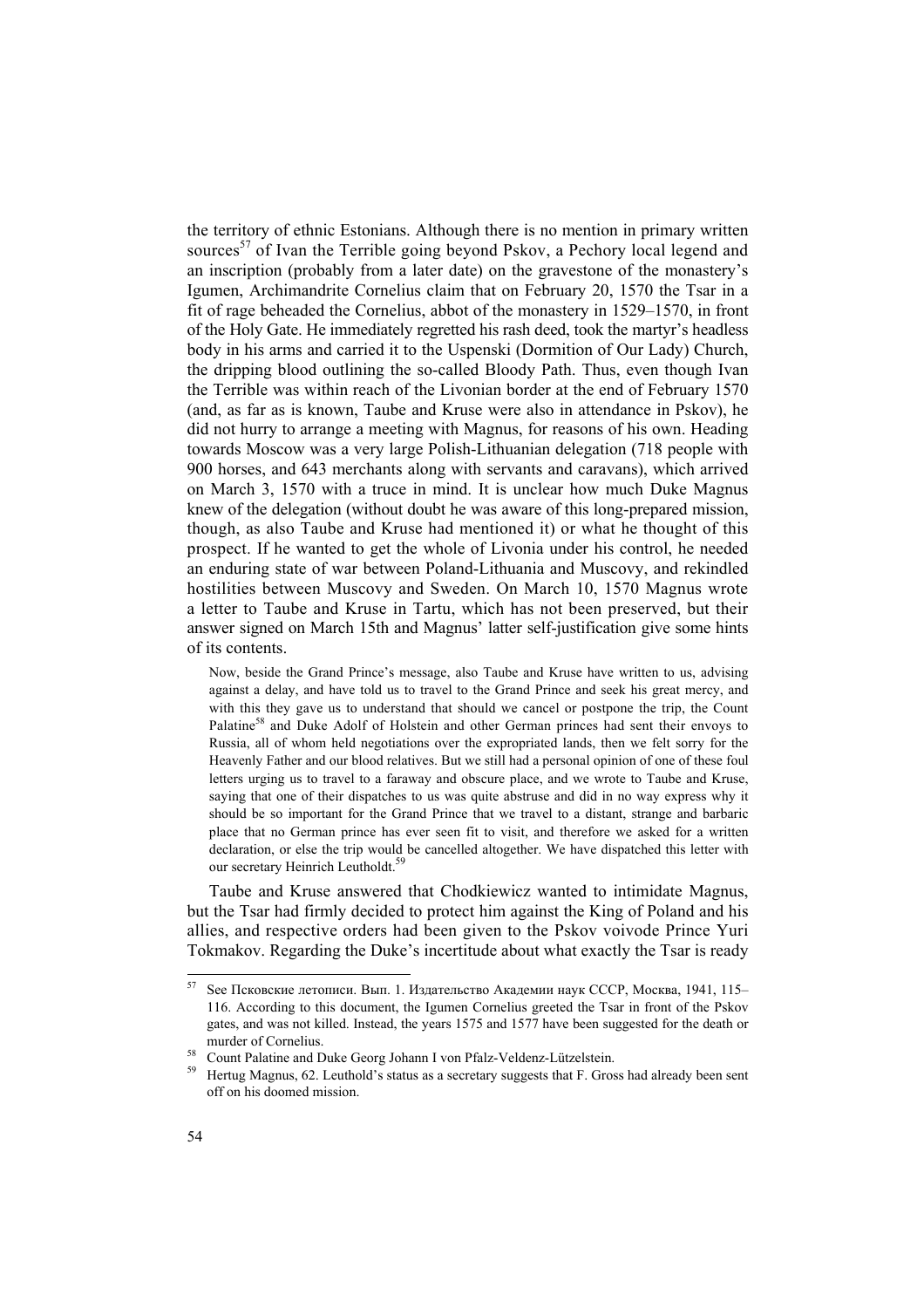to bestow upon him, Taube and Kruse want to make sure that the settlement be extended to the whole of Livonia. So the Duke had better not linger but act speedily, in order to arrive in due time, by May 9th. The actual reason why Chodkiewicz, allegedly, has 3,000 Poles and 200 Germans to the north of Riga (these figures were most likely gleaned from Magnus' letter; Chodkiewicz probably wrote to him in a thinly veiled threat that he had assembled these forces "in defence" of the Duke) is that the Swedes have asked for his support "against Tallinn" (Kursell's mutiny had not yet been suppressed). Taube and Kruse also referred to the conflict between Chodkiewicz and Kettler. $60$ 

Magnus' version:

Thereupon they sent with him [Leutholdt] a letter written in Johann Taube's hand, and assured us that we should not have any misgivings, since we would be doing the Grand Prince a great honour by visiting him in person and speaking about the appropriated lands, and that all our wishes would be granted; that the Grand Prince does not express this in his letter is because he is too high a lord to break his word, and he wants to personally pay a tribute to us. With this explanation we travelled from Saaremaa to Tartu, arriving on Thursday before Easter *Anno* 70; in this very same letter Johann Taube stands by his opinion.<sup>61</sup>

#### **THE MISSION OF ADERKAS AND BURMEISTER**

Magnus' envoys Klaus Aderkas and Konrad Burmeister had meanwhile reached Denmark, carrying the Tsar's letter of confirmation for Magnus, and apologies for the Duke's decision to travel to Russia without awaiting his brother's counsel. In mid-April the Dowager Queen received them at the Palace of Kolding (Koldinghus) in Jutland. The location suggests that the deputies had arrived by land – from Kuressaare through Courland, Prussia and Northern Germany. This route seems to make sense also because of the early season. Steward of the Realm Peder Oxe, who was present at the hearing with the Dowager Queen, later drew up a memorandum (providing no date or place of writing, however) for King Frederick. Having read Oxe's report the King deemed it necessary to meet the envoys in person at Kolding. The fact that the King, who was staying at the Skanderborg Palace not very far from Kolding, came to meet the envoys (perhaps on the pretext of visiting his old and ailing mother), and not the other way round, can be explained by an attempt at secrecy, which in turn was inspired by the increasingly complicated foreign political situation. Frederick had received a letter from Sigismund II Augustus earlier in March ultimatively demanding to know whether the actions of Duke Magnus were in line with the King's will. On March 17th Frederick answered evasively that he had advised his brother to abide by Denmark's treaties with Poland-Lithuania and Russia.<sup>62</sup> Now what was so important about the tidings brought by Aderkas and Burmeister?

<sup>60</sup> <sup>60</sup> Копенгагенские акты, II, No. 164.<br><sup>61</sup> Hertug Magnus, 62.<br><sup>62</sup> Jansse E.**P.** Democrats benefit to

Jensen, F. P. Danmarks konflikt med Sverige 1563–1570, 306–307.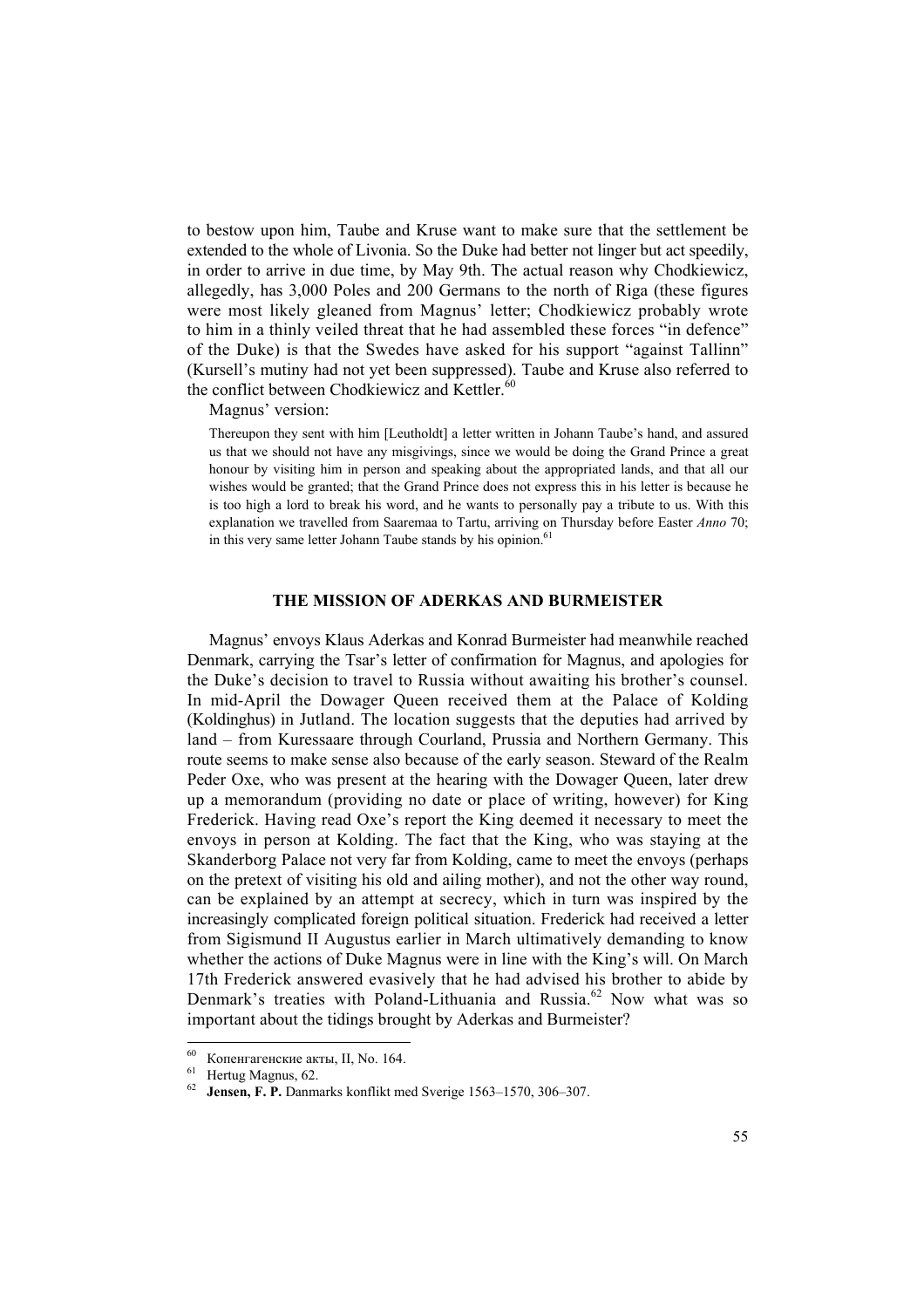According to Peder Oxe's report, the conversation, in a nutshell, proceeded as follows:

Most probably all sorts of rumours about Duke Magnus will be flying around at the impending peace negotiations in Stettin, and the Holy Roman Emperor will be hearing whispers that on the Livonia issue the Tsar is first and foremost catering to his own interests and needs, and desires to subject Duke Magnus to his authority, in order to sever Livonia from the Holy Roman Empire. In fact, neither Magnus nor the Tsar harbours such intentions; on the contrary, this will be to the Empire's great advantage. According to confidential information imparted by Taube and Kruse, the Tsar is attempting to recapture the parts of Livonia currently under the control of the Polish and Swedish Crowns, to hand them over to Magnus. The King of Poland, however, has dispossessed the Empire of the whole of Prussia and a large part of Livonia, and is now trying to acquire Riga, and has concluded a peace treaty and a secret pact with the Turkish Sultan, pursuant to which, should the King die heirless, the Holy Roman Empire and the German people will have an undesirable neighbour in Poland  $-$  the Sultan. As for the Tsar, [after the death of Sigismund II Augustus] he will leave the whole of the Polish Kingdom together with Prussia to the Holy Roman Empire, and would not have any other neighbour [except for the Emperor]; and he is ready to enter into an alliance [with the Emperor] against the common enemy, the Turk. Thus it is to the Empire's advantage that Livonia should be controlled by Duke Magnus, whom the Empire can trust to provide help against its implacable enemy, rather than be left in the hands of the Poles and the Swedes. It shall be up to the King [i.e. Frederick II] to decide whether the Elector of Saxony should be made privy to this information so it can be forwarded to [the Emperor and the estates of] the Holy Roman Empire.<sup>63</sup>

After this major political announcement  $-$  the proposal to divide Poland-Lithuania  $-$  the envoys asked that fifty arquebusiers be sent to Kuressaare, which had been left almost defenceless. (This could mean that Duke Magnus had taken at least some of the troops stationed in Kuressaare with him as an escort, and that the envoys had not received the Duke's letter with the plea to the King to recruit two thousand arquebusiers and send them to Livonia  $-$  or else they considered this request inappropriate.) The memorandum by the Steward of the Realm Oxe does not reveal his personal stance, but at least he did not voice any disapproval either.

Frederick II attached such great importance to this news that he indeed forwarded the information, along with copies of the more relevant letters, to his brother-inlaw Augustus, Elector of Saxony, and his would-be father-in-law, Duke Ulrich of Mecklenburg-Güstrow, entreating them not to abandon the interests of the Danish Crown, while explaining the circumstances at the imperial court and the German Diet.<sup>64</sup> In this case, and in the context of the documents provided, the interests of the Danish Crown meant securing the expansion of the Livonian territories of the Oldenburgs. In other words  $-$  he gave the project his cautious blessing. It is thus

<sup>&</sup>lt;sup>63</sup> Копенгагенские акты, II, No. 169.<br><sup>64</sup> The letters of Frederick II to Prince Elector Augustus and Duke Ulrich from April 27 and 30, 1570, sent from Kolding. Located in the National Archives of Denmark. TKUA. Ausl. Reg. 1569-1571, folios 240p-241p, 242p-244. The letter to Duke Ulrich has been published: Mittheilungen aus dem Gebiete der Geschichte Liv-, Ehst- und Kurlands. Ed. Frantzen's Buchh (Riga: W. F. Häcker), Riga, 1855-1856, Bd. VIII, 255f.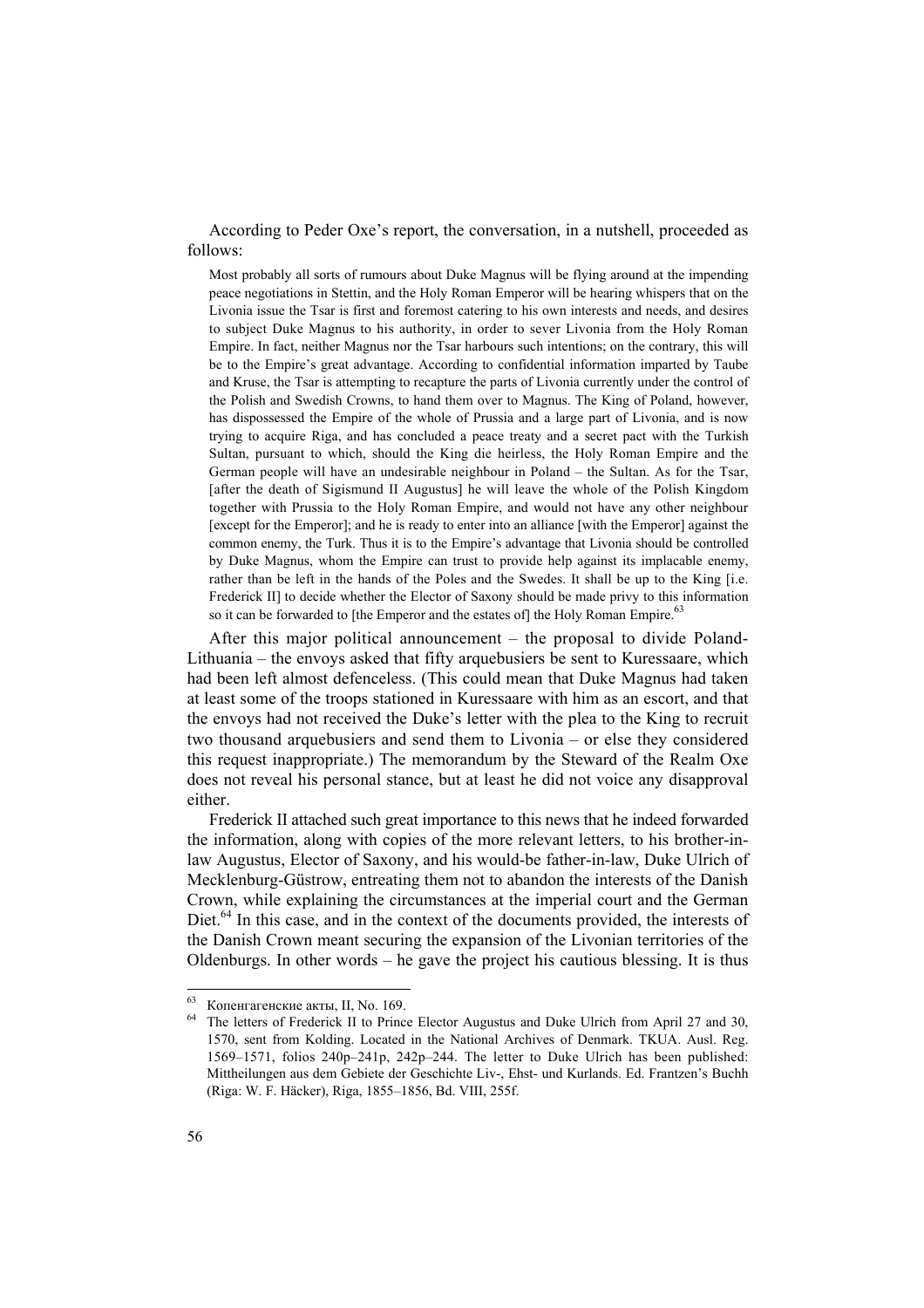obvious that the Tsarís proposal was taken seriously not just by Magnus, but also by King Frederick. Aderkas and Burmeister were, presumably, not the only agents of Magnus charged with the task of mediating the partitioning plan. Friedrich Gross was at about the same time arrested in Warsaw (then capital of the province of Masovia, voivodeship of Poland)  $-$  indicating he was not on his way to Denmark, but probably to the imperial court in Vienna, or to the Elector of Saxony in Dresden or Leipzig.

However, was this scheme meant to be taken seriously, or was it only a smoke screen? Did it reflect Muscovy's actual foreign policy, or was it Taube and Kruse's self-initiative? Although these questions can never be answered with full certainty, it is not impossible that the idea originated from the Tsar himself. After all, the proposal was mediated by the very same men who had visited the Tsar's court as Magnus' envoys. Besides, the offer was perfectly in line with Muscovy's foreign policy goals and objectives (the most important of which was Moscow's authority over the Grand Duchy of Lithuania within its pre-Union of Lublin borders, or at least over its Orthodox parts). In another memorandum, erroneously dated 1573, Taube and Kruse asked Magnus' former agent, the merchant Magnus Pauli (or Paul Magnus), now in the service of the imperial court, to forward the same proposition to Vienna. The details were the following:

The main provision must stipulate that the Tsar would take control of Livonia, Lithuania and Podolia [probably denoting Ukraine]. The Holy Roman Empire would keep Greater Poland and the whole of Prussia. This would put an end to all disputes and disagreements. It is much more advantageous for the Empire, on condition of eternal peace with the sworn enemy, to cede Livonia to Russia, thus binding this mighty nation, and to have several thousands of armed men prepared at all times to tackle the enemy than to appoint, at great costs, a [separate] ruler for Livonia. And can we compare the mighty Russia to Livonia, in the sense of assistance? With that, we have to ponder the consequences for the Holy Roman Empire and the whole Christendom of the Tsarís possible alliance with the Turkish Sultan, eagerly sought by the latter anyway, should the Empire act against Russia. Before taking forceful action, actual negotiations should be opened with the Tsar, in order for Lithuania and Livonia to maintain the Augsburg Confession and former liberties, etc. If the Emperor is reluctant to take the matter into his own hands, the estates, electors and princes of the Empire will have to seek friendship and alliance with the Tsar. An ambassador of princely rank must be appointed and dispatched [to Russia] with a well-supplied entourage of 200 men on horses. Any gift-bestowing must follow the previous practices, which are truly lavish and extravagant here. Within Russiaís borders, on the way to the Tsar and back, the legation's costs will be covered [by the Tsar]. The answer to the Tsar must not be delayed.<sup>65</sup>

But why should Taube and Kruse have proposed something like that (repeating, by the way, the proposals brought by Aderkas and Burmeister in the minutest of details), using the word "here" in 1573, by which time they had been residing in the territory governed by Poland-Lithuania for almost two years? In all likelihood, the document was actually drawn up in the summer of 1571, a period following the Peace of Stettin, when Taube and Kruse had not yet changed

<sup>65</sup> 65 Копенгагенские акты, II, No. 223.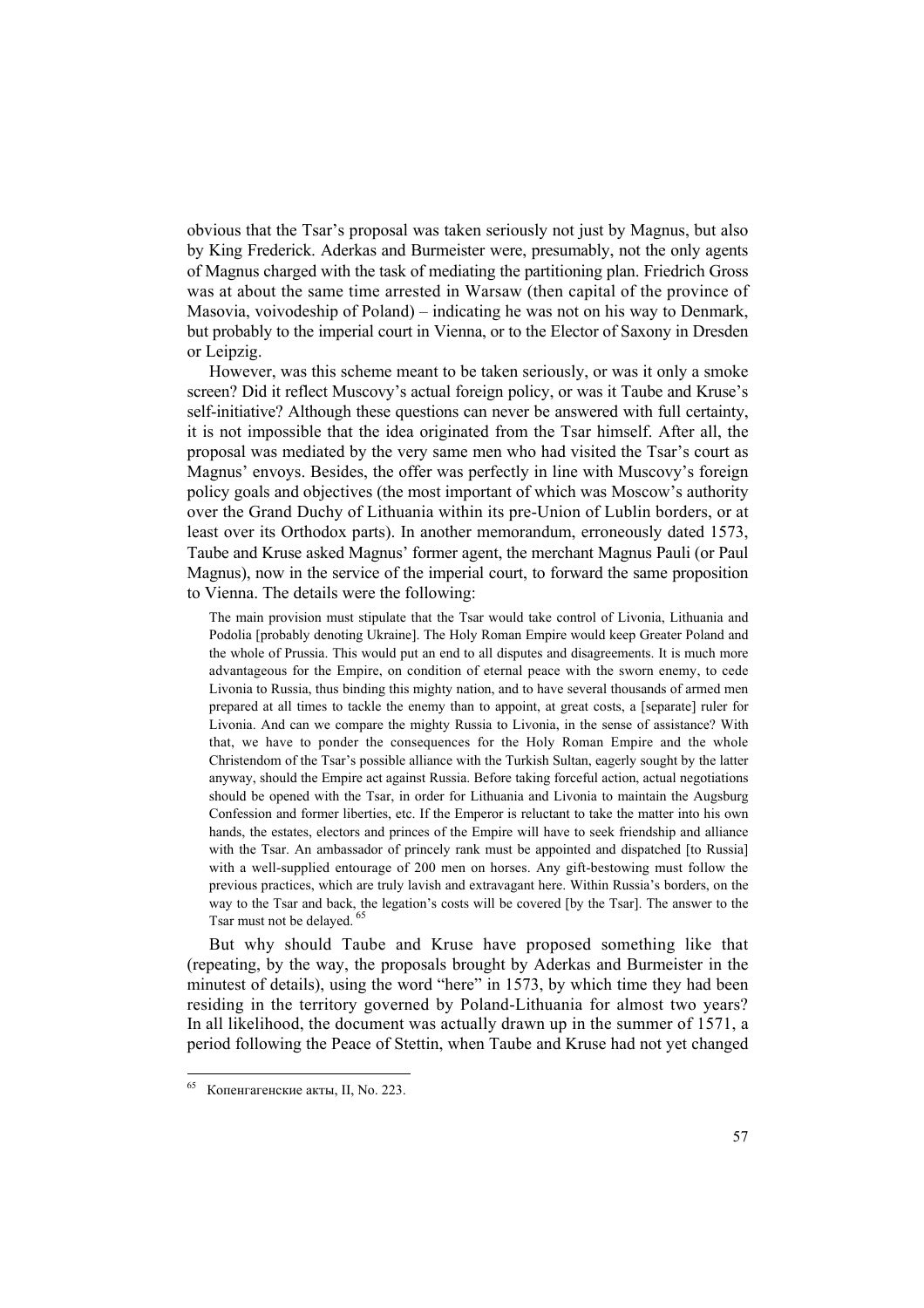sides and were holding negotiations with the Danish envoy to the Tsar, Elias Eysenberg, who may have been accompanied by Pauli. Eysenberg, who had arrived with Duke Magnus' letter of credence on July 19, 1571, met Ivan the Terrible in the Alexandrovskaya *sloboda*<sup>66</sup>; also Taube and Kruse<sup>67</sup> who may have arrived with Eysenberg (or because of Eysenberg's visit) were there at least on June 26th. (Eysenberg was seeking safe conduct for the Tsar's envoys and the endorsement of the Russian-Danish agreement as of 1562; the Tsar told him he understood and agreed.) Magnus Pauli was later employed in the imperial diplomatic service. In June 1573 he arrived in Novgorod to court the Tsar's support for the candidacy of Archduke Ernst to the throne of Poland-Lithuania that had been vacant since 1572.<sup>68</sup> It is not quite clear whether any position on the issue of dividing Rzeczpospolita was taken in this context.<sup>69</sup> At any rate, in the Polish royal elections in  $1573$  and 1576 Ivan the Terrible supported the Habsburg candidates  $-$  who lost on both occasions – and it is likely that Russia had been promised some sort of compensation for its support at the expense of Lithuania and Livonia. The claims of Ivan the Terrible or his sons to the throne of Poland-Lithuania  $-\alpha$  subject of extensive and serious discussions – were probably just meant to drive a wedge between the Orthodox (i.e. the Grand Duchy of Lithuania and Ukraine, which had been separated from the Grand Duchy at the Lublin *Sejm*) and Catholic parts of the Commonwealth. It also seems credible that Muscovy may have sought an anti-Turkish alliance with the Holy Roman Empire (actually with the Habsburgs). In 1569 Russia for the first time collided with the Ottoman Empire, rather than its insubordinate vassal the Crimean Khanate. A large Turkish army had marched to the River Volga in order to build a Volga-Don canal and conquer Astrakhan. The expedition failed because of sabotage by the Tatars unnerved by the massive presence of Turks, yet the threat of a great war with Porta was maintained. The Emperor had concluded an eight-year truce with the Sultan in 1568, but for decades the Habsburgs had been attempting to pull Russia into a war against Turkey. Reportedly, after the failure of the Astrakhan campaign, it was probably for the first time in history that pro-Russian writings were published in Germany.<sup>7</sup> In 1569–1570 even Prince Andrey Kurbsky, former close advisor of the Tsar and Tartu voivode, at that time in political emigration in Lithuania, submitted through the imperial agent, the Abbot Johann Cyrus, a project of his own detailing an alliance of the Empire, Muscovy and Persia against the Ottomans.<sup>71</sup> The Emperor

<sup>66</sup> **Donnert, E.** Der livländische Ordenritterstaat und Russland: der Livländische Krieg und die baltische Frage in der europäischen Politik 1558–1583. Rütten & Loening, Berlin, 1963, 194.<br>
<sup>67</sup> Послание Иоганна Таубе и Элерта Крузе, 55.<br> **Доннерт Э.** Россия и Балтийский вопрос в политике Германии 1558–1583 гг., 193.

the partition of Poland-Lithuania (**Соловьев С.** История России с древнейших времeн. Кн. III. Соцэкономиздат, Москва, 1960, 634; **Donnert**, **E.** Der livl‰ndische Ordenritterstaat und Russland, 131).<br><sup>70</sup> See **Форстен Г.** Балтийский вопрос в XVI и XVII столетиях, I, 465–477.<br><sup>71</sup> Донесения агента императора Максимилиана II аббата Цира о переговорах с А. М. Курбским

в 1569 году. – In: Археографический ежегодник за 1957 г. Москва, 1958.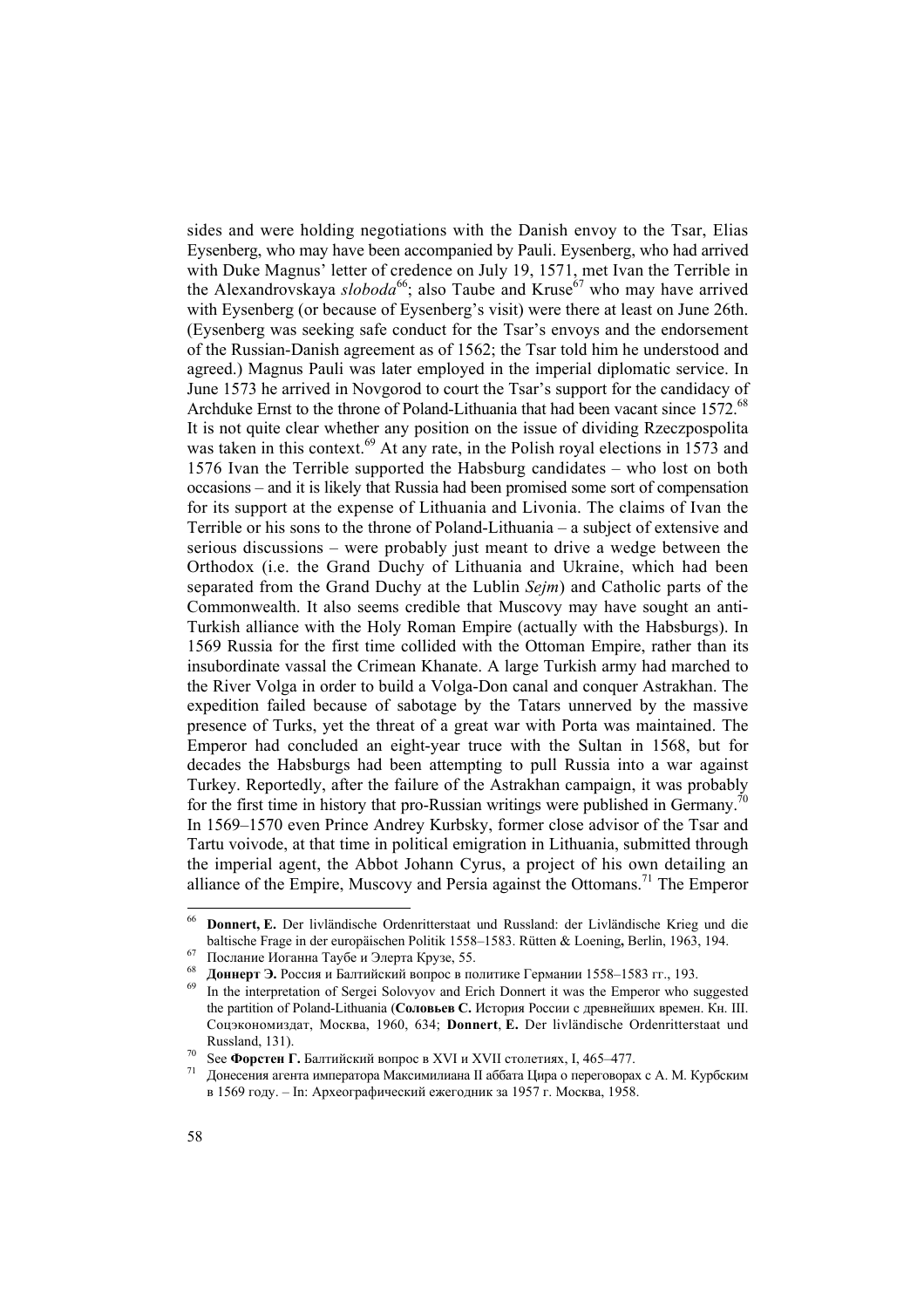was pushed away from the "official" Poland by the certain *rapprochement* of Poland-Lithuania to Turkey in 1569–1571. The manifest defection of Sigismund II Augustus' nephew and potential heir, the popular János II Zsigmond Zapolya<sup>72</sup> into the Sultan's camp further aggravated the rift. However, the proposal for a joint military action against Muscovy put forward by a Turkish delegation at the 1569 Lublin *Sejm* received no formal response. The Lithuanian magnates, meanwhile, were deeply discontent with the terms of the Union of Lublin and were looking for ways and means for their reversal; these circles could be expected to support the *rapprochement* of Moscow and Vienna, though neither unanimously nor overwhelmingly. The surviving documents of the Muscovy's Foreign Affairs Office (*Посольский приказ*) unfortunately have a gap for the years 1519–1574 as regards correspondence with the Emperor, while the author has no information about (possible) documents in the Viennese archives reflecting the proposals mediated by Duke Magnus.

A cautious guess would thus be that the mission of Aderkas and Burmeister triggered developments leading to if not an alliance between the Holy Roman Emperor and the Russian Tsar, then at least to certain mutual understanding. However, there were no immediate results – at the Stettin Peace Congress convened to terminate the Northern Seven Years' War the imperial delegation adopted a hostile attitude towards Russia, possibly evoked by some or all of these factors: the diplomatic legacy of earlier attempts to solve the Livonia problem; the shock caused by the appearance of Muscovy-sponsored corsairs on the Baltic Sea; pressure from Poland-Lithuania; the fact that Sigismund II Augustus, who had married two Habsburg princesses, was still alive, and after his death the imperial house would be claiming the right to the whole of Poland-Lithuania, etc.

King Frederick responded to Aderkas and Burmeister on May 15, 1570, expressing his disapproval of Duke Magnus' hasty departure to Moscow, yet advising him to demand certain territorial concessions in Livonia from the Tsar.<sup>73</sup> On May 20 the envoys submitted to the crown officials a list of territories in Livonia which should rightfully belong to Duke Magnus. Additionally they asked permission for Friedrich Gross to retain his position in Magnus' service, asked for supplies of bacon, butter, gunpowder, and also soldiers to be sent to Kuressaare, and a confirmation of their personal enfeoffments.<sup>74</sup> Most probably the envoys then travelled to Livonia, and at least Burmeister took part in the siege of Tallinn, which started in the summer of 1570, and in which the Livonian household troops led by Magnus joined forces with the Russians. It is, however, obvious that they were not carrying a direct injunction from the King forbidding Magnus to continue his policy of *rapprochement* to Moscow.

By the time Aderkas and Burmeister reached Denmark, however, Duke Magnus had already left Saaremaa. According to the information provided by a reputed

Dates 1540–1571. A rival to the Habsburgs from his birth as the titular King of Hungary; in 1570–1571 the Sultan's vassal as the Prince of Transylvania.<br>
73 Датский архив, No. 222. 74 Ibid., No. 223–224.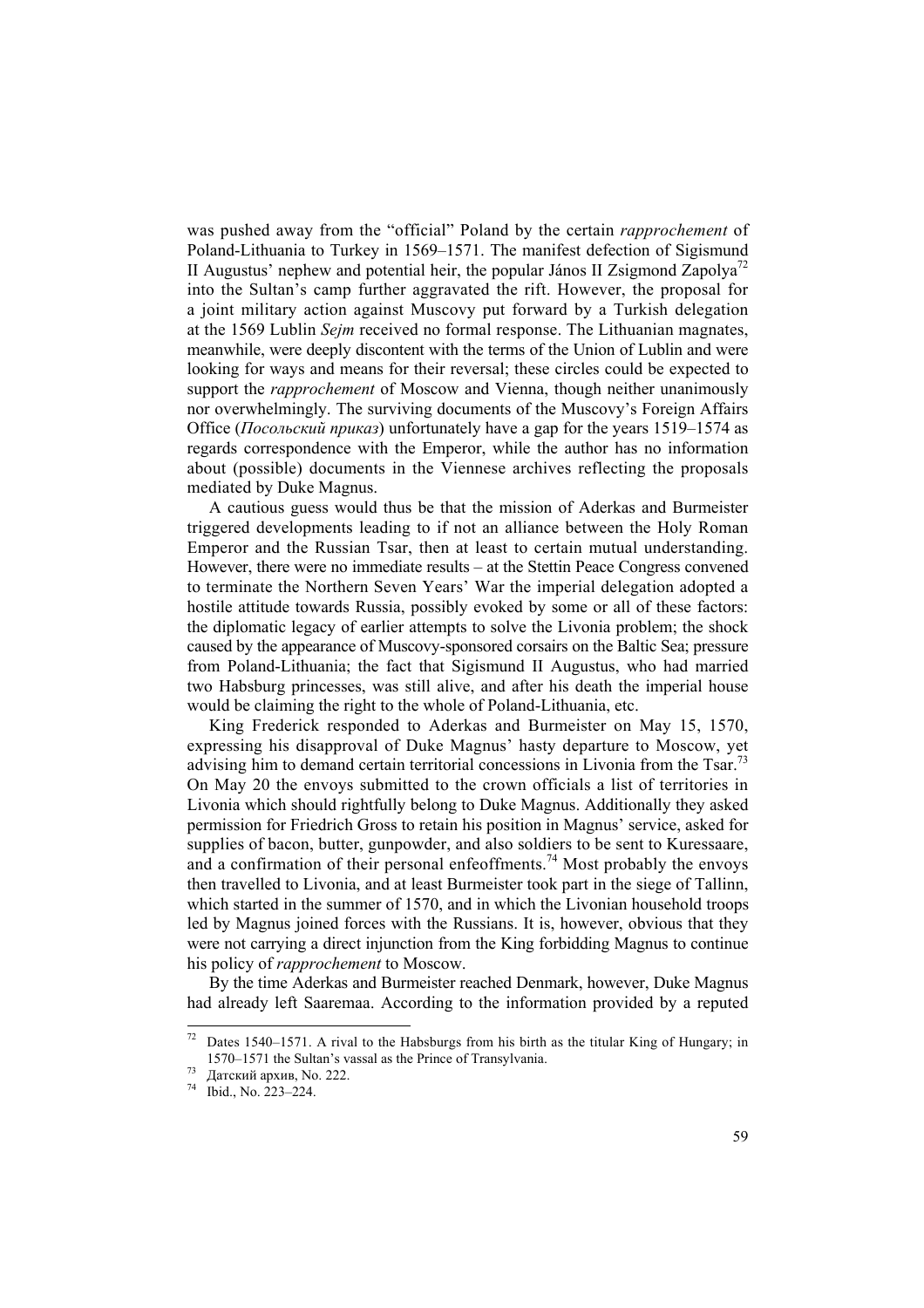Swedish spy, the Duke crossed the Suur Strait "not far from Lihula" and, accompanied by 150 cavalrymen, continued to Muscovy's part of Livonia.<sup>75</sup> Once Duke Magnus had crossed the border of Muscovy's territories, there was no more turning back for him, no abandoning of the project. The die  $-$  Magnus' open collaboration with Ivan the Terrible, and the imminent proclamation of the "Kingdom of Livonia" – was cast.

#### **CONCLUSION**

- 1. For Muscovy, the principal incentives for the attempts to establish the vassal kingdom of Livonia were associated with a targeted division of Poland-Lithuania between Russia and the Habsburgs, following a normalisation of relations with the Holy Roman Empire and the imperial court after the eclipse of the male line of the Jagiellon dynasty, without relinquishing its conquests and claims of domination in Livonia.
- 2. To this end, Muscovy was forced to seek compromise with at least part of Livonia. For various reasons, the hopes of a substantial number of Livonians were personified in Duke Magnus. The Livonian mediators in the service of the Tsar and Duke Magnus were hoping for an impending termination of hostilities and removal of the direct eastern threat as a result of the ensuing agreement.
- 3. The simultaneous crisis in Swedish-Russian relations with a potentially eventuating war paved the way for a *rapprochement* between Duke Magnus (prospectively Denmark) and Moscow. King Frederick II did not prevent Magnus' contacts with Muscovy but rather lent his covert support owing to the lack of confidence in the end of the Danish-Swedish war.
- 4. The suggestion for dividing Poland-Lithuania, which is usually attributed to the imperial court, was initiated by Russia already in  $1569-1570$  and was initially made through the mediation of Livonian representatives and Denmark.

# **ìLIIVIMAA KUNINGRIIGIî EELLUGU**

# Andres ADAMSON

On antud ülevaade rahvusvahelisest ja Liivimaa-sisesest olukorrast Liivimaa vasallkuningriigi projekti tõstatumise eel ning arengutest ja põhjustest, mis viisid hertsog Magnus von Holsteini avalikule koostööle tsaar Ivan Julmaga. Moskoovia jaoks olid peamised vasallkuningriigi loomiskatse põhjused seotud lootustega suhete normaliseerimise järel Saksa-Rooma riigi ja keisrikojaga saavutada Poola-Leedu riigi jagamine Venemaa ning Habsburgide vahel pärast Jagelloonide dünastia

<sup>75</sup> 75 Копенгагенские акты, II, No. 166.